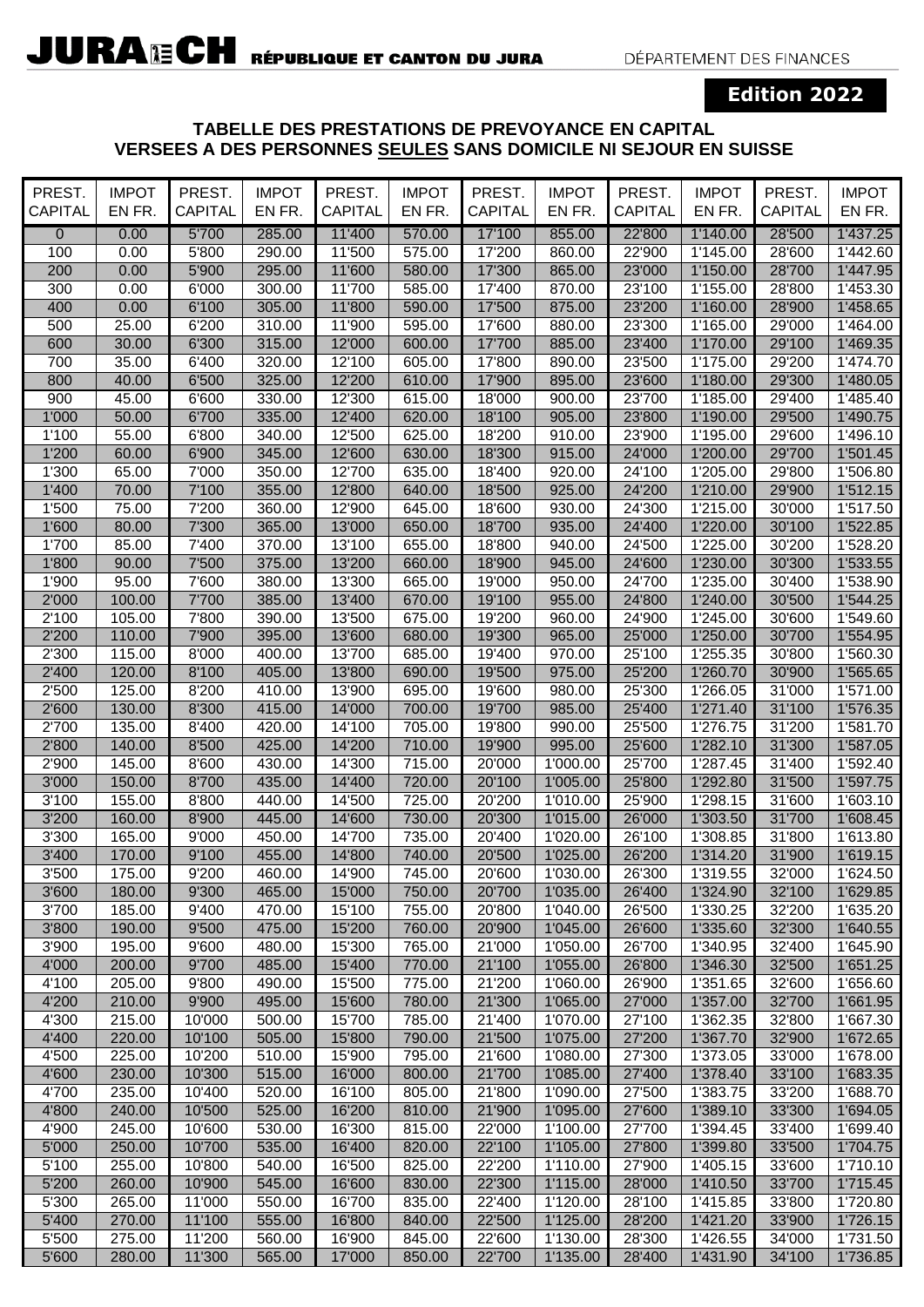| PREST.<br><b>CAPITAL</b> | <b>IMPOT</b><br>EN FR. | PREST.<br><b>CAPITAL</b> | <b>IMPOT</b><br>EN FR. | PREST.<br><b>CAPITAL</b> | <b>IMPOT</b><br>EN FR. | PREST.<br><b>CAPITAL</b> | <b>IMPOT</b><br>EN FR. | PREST.<br>CAPITAL | <b>IMPOT</b><br>EN FR. | PREST.<br><b>CAPITAL</b> | <b>IMPOT</b><br>EN FR. |
|--------------------------|------------------------|--------------------------|------------------------|--------------------------|------------------------|--------------------------|------------------------|-------------------|------------------------|--------------------------|------------------------|
| 34'200                   | 1'742.20               | 40'800                   | 2'095.30               | 47'400                   | 2'448.40               | 54'000                   | 2'817.45               | 60'600            | 3'256.35               | 67'200                   | 3'695.25               |
| 34'300                   | 1'747.55               | 40'900                   | 2'100.65               | 47'500                   | 2'453.75               | 54'100                   | 2'824.10               | 60'700            | 3'263.00               | 67'300                   | 3'701.90               |
| 34'400                   | 1'752.90               | 41'000                   | 2'106.00               | 47'600                   | 2'459.10               | 54'200                   | 2'830.75               | 60'800            | 3'269.65               | 67'400                   | 3'708.55               |
| 34'500                   | 1'758.25               | 41'100                   | 2'111.35               | 47'700                   | 2'464.45               | 54'300                   | 2'837.40               | 60'900            | 3'276.30               | 67'500                   | 3'715.20               |
| 34'600<br>34'700         | 1'763.60<br>1'768.95   | 41'200<br>41'300         | 2'116.70<br>2'122.05   | 47'800<br>47'900         | 2'469.80<br>2'475.15   | 54'400<br>54'500         | 2'844.05<br>2'850.70   | 61'000<br>61'100  | 3'282.95<br>3'289.60   | 67'600<br>67'700         | 3'721.85<br>3'728.50   |
| 34'800                   | 1'774.30               | 41'400                   | 2'127.40               | 48'000                   | 2'480.50               | 54'600                   | 2'857.35               | 61'200            | 3'296.25               | 67'800                   | 3'735.15               |
| 34'900                   | 1'779.65               | 41'500                   | 2'132.75               | 48'100                   | 2'485.85               | 54'700                   | 2'864.00               | 61'300            | 3'302.90               | 67'900                   | 3'741.80               |
| 35'000                   | 1'785.00               | 41'600                   | 2'138.10               | 48'200                   | 2'491.20               | 54'800                   | 2'870.65               | 61'400            | 3'309.55               | 68'000                   | 3'748.45               |
| 35'100                   | 1'790.35               | 41'700                   | 2'143.45               | 48'300                   | 2'496.55               | 54'900                   | 2'877.30               | 61'500            | 3'316.20               | 68'100                   | 3'755.10               |
| 35'200                   | 1'795.70               | 41'800                   | 2'148.80               | 48'400                   | 2'501.90               | 55'000                   | 2'883.95               | 61'600            | 3'322.85               | 68'200                   | 3'761.75               |
| 35'300<br>35'400         | 1'801.05<br>1'806.40   | 41'900<br>42'000         | 2'154.15<br>2'159.50   | 48'500<br>48'600         | 2'507.25<br>2'512.60   | 55'100<br>55'200         | 2'890.60<br>2'897.25   | 61'700<br>61'800  | 3'329.50<br>3'336.15   | 68'300<br>68'400         | 3'768.40<br>3'775.05   |
| 35'500                   | 1'811.75               | 42'100                   | 2'164.85               | 48'700                   | 2'517.95               | 55'300                   | 2'903.90               | 61'900            | 3'342.80               | 68'500                   | 3'781.70               |
| 35'600                   | 1'817.10               | 42'200                   | 2'170.20               | 48'800                   | 2'523.30               | 55'400                   | 2'910.55               | 62'000            | 3'349.45               | 68'600                   | 3'788.35               |
| 35'700                   | 1'822.45               | 42'300                   | 2'175.55               | 48'900                   | 2'528.65               | 55'500                   | 2'917.20               | 62'100            | 3'356.10               | 68'700                   | 3'795.00               |
| 35'800                   | 1'827.80               | 42'400                   | 2'180.90               | 49'000                   | 2'534.00               | 55'600                   | 2'923.85               | 62'200            | 3'362.75               | 68'800                   | 3'801.65               |
| 35'900                   | 1'833.15               | 42'500                   | 2'186.25               | 49'100                   | 2'539.35               | 55'700                   | 2'930.50               | 62'300            | 3'369.40               | 68'900                   | 3'808.30               |
| 36'000<br>36'100         | 1'838.50<br>1'843.85   | 42'600<br>42'700         | 2'191.60<br>2'196.95   | 49'200<br>49'300         | 2'544.70<br>2'550.05   | 55'800<br>55'900         | 2'937.15<br>2'943.80   | 62'400<br>62'500  | 3'376.05<br>3'382.70   | 69'000<br>69'100         | 3'814.95<br>3'821.60   |
| 36'200                   | 1'849.20               | 42'800                   | 2'202.30               | 49'400                   | 2'555.40               | 56'000                   | 2'950.45               | 62'600            | 3'389.35               | 69'200                   | 3'828.25               |
| 36'300                   | 1'854.55               | 42'900                   | 2'207.65               | 49'500                   | 2'560.75               | 56'100                   | 2'957.10               | 62'700            | 3'396.00               | 69'300                   | 3'834.90               |
| 36'400                   | 1'859.90               | 43'000                   | 2'213.00               | 49'600                   | 2'566.10               | 56'200                   | 2'963.75               | 62'800            | 3'402.65               | 69'400                   | 3'841.55               |
| 36'500                   | 1'865.25               | 43'100                   | 2'218.35               | 49'700                   | 2'571.45               | 56'300                   | 2'970.40               | 62'900            | 3'409.30               | 69'500                   | 3'848.20               |
| 36'600                   | 1'870.60               | 43'200                   | 2'223.70               | 49'800                   | 2'576.80               | 56'400                   | 2'977.05               | 63'000            | 3'415.95               | 69'600                   | 3'854.85               |
| 36'700                   | 1'875.95               | 43'300                   | 2'229.05               | 49'900                   | 2'582.15               | 56'500                   | 2'983.70               | 63'100            | 3'422.60               | 69'700                   | 3'861.50               |
| 36'800                   | 1'881.30<br>1'886.65   | 43'400<br>43'500         | 2'234.40<br>2'239.75   | 50'000                   | 2'587.50               | 56'600<br>56'700         | 2'990.35               | 63'200<br>63'300  | 3'429.25               | 69'800                   | 3'868.15               |
| 36'900<br>37'000         | 1'892.00               | 43'600                   | 2'245.10               | 50'100<br>50'200         | 2'593.15<br>2'598.80   | 56'800                   | 2'997.00<br>3'003.65   | 63'400            | 3'435.90<br>3'442.55   | 69'900<br>70'000         | 3'874.80<br>3'881.45   |
| 37'100                   | 1'897.35               | 43'700                   | 2'250.45               | 50'300                   | 2'604.45               | 56'900                   | 3'010.30               | 63'500            | 3'449.20               | 70'100                   | 3'888.10               |
| 37'200                   | 1'902.70               | 43'800                   | 2'255.80               | 50'400                   | 2'610.10               | 57'000                   | 3'016.95               | 63'600            | 3'455.85               | 70'200                   | 3'894.75               |
| 37'300                   | 1'908.05               | 43'900                   | 2'261.15               | 50'500                   | 2'615.75               | 57'100                   | 3'023.60               | 63'700            | 3'462.50               | 70'300                   | 3'901.40               |
| 37'400                   | 1'913.40               | 44'000                   | 2'266.50               | 50'600                   | 2'621.40               | 57'200                   | 3'030.25               | 63'800            | 3'469.15               | 70'400                   | 3'908.05               |
| 37'500                   | 1'918.75               | 44'100                   | 2'271.85               | 50'700                   | 2'627.05               | 57'300                   | 3'036.90               | 63'900            | 3'475.80               | 70'500                   | 3'914.70               |
| 37'600                   | 1'924.10               | 44'200                   | 2'277.20               | 50'800                   | 2'632.70               | 57'400                   | 3'043.55               | 64'000            | 3'482.45               | 70'600                   | 3'921.35               |
| 37'700<br>37'800         | 1'929.45<br>1'934.80   | 44'300<br>44'400         | 2'282.55<br>2'287.90   | 50'900<br>51'000         | 2'638.35<br>2'644.00   | 57'500<br>57'600         | 3'050.20<br>3'056.85   | 64'100<br>64'200  | 3'489.10<br>3'495.75   | 70'700<br>70'800         | 3'928.00<br>3'934.65   |
| 37'900                   | 1'940.15               | 44'500                   | 2'293.25               | 51'100                   | 2'649.65               | 57'700                   | 3'063.50               | 64'300            | 3'502.40               | 70'900                   | 3'941.30               |
| 38'000                   | 1'945.50               | 44'600                   | 2'298.60               | 51'200                   | 2'655.30               | 57'800                   | 3'070.15               | 64'400            | 3'509.05               | 71'000                   | 3'947.95               |
| 38'100                   | 1'950.85               | 44'700                   | 2'303.95               | 51'300                   | 2'660.95               | 57'900                   | 3'076.80               | 64'500            | 3'515.70               | 71'100                   | 3'954.60               |
| 38'200                   | 1'956.20               | 44'800                   | 2'309.30               | 51'400                   | 2'666.60               | 58'000                   | 3'083.45               | 64'600            | 3'522.35               | 71'200                   | 3'961.25               |
| 38'300                   | 1'961.55               | 44'900                   | 2'314.65               | 51'500                   | 2'672.25               | 58'100                   | 3'090.10               | 64'700            | 3'529.00               | 71'300                   | 3'967.90               |
| 38'400                   | 1'966.90               | 45'000<br>45'100         | 2'320.00               | 51'600                   | 2'677.90<br>2'683.55   | 58'200                   | 3'096.75               | 64'800            | 3'535.65               | 71'400                   | 3'974.55               |
| 38'500<br>38'600         | 1'972.25<br>1'977.60   | 45'200                   | 2'325.35<br>2'330.70   | 51'700<br>51'800         | 2'689.20               | 58'300<br>58'400         | 3'103.40<br>3'110.05   | 64'900<br>65'000  | 3'542.30<br>3'548.95   | 71'500<br>71'600         | 3'981.20<br>3'987.85   |
| 38'700                   | 1'982.95               | 45'300                   | 2'336.05               | 51'900                   | 2'694.85               | 58'500                   | 3'116.70               | 65'100            | 3'555.60               | 71'700                   | 3'994.50               |
| 38'800                   | 1'988.30               | 45'400                   | 2'341.40               | 52'000                   | 2'700.50               | 58'600                   | 3'123.35               | 65'200            | 3'562.25               | 71'800                   | 4'001.15               |
| 38'900                   | 1'993.65               | 45'500                   | 2'346.75               | 52'100                   | 2'706.15               | 58'700                   | 3'130.00               | 65'300            | 3'568.90               | 71'900                   | 4'007.80               |
| 39'000                   | 1'999.00               | 45'600                   | 2'352.10               | 52'200                   | 2'711.80               | 58'800                   | 3'136.65               | 65'400            | 3'575.55               | 72'000                   | 4'014.45               |
| 39'100                   | 2'004.35               | 45'700                   | 2'357.45               | 52'300                   | 2'717.45               | 58'900                   | 3'143.30               | 65'500            | 3'582.20               | 72'100                   | 4'021.10               |
| 39'200                   | 2'009.70               | 45'800<br>45'900         | 2'362.80               | 52'400<br>52'500         | 2'723.10               | 59'000                   | 3'149.95               | 65'600            | 3'588.85               | 72'200<br>72'300         | 4'027.75               |
| 39'300<br>39'400         | 2'015.05<br>2'020.40   | 46'000                   | 2'368.15<br>2'373.50   | 52'600                   | 2'728.75<br>2'734.40   | 59'100<br>59'200         | 3'156.60<br>3'163.25   | 65'700<br>65'800  | 3'595.50<br>3'602.15   | 72'400                   | 4'034.40<br>4'041.05   |
| 39'500                   | 2'025.75               | 46'100                   | 2'378.85               | 52'700                   | 2'740.05               | 59'300                   | 3'169.90               | 65'900            | 3'608.80               | 72'500                   | 4'047.70               |
| 39'600                   | 2'031.10               | 46'200                   | 2'384.20               | 52'800                   | 2'745.70               | 59'400                   | 3'176.55               | 66'000            | 3'615.45               | 72'600                   | 4'054.35               |
| 39'700                   | 2'036.45               | 46'300                   | 2'389.55               | 52'900                   | 2'751.35               | 59'500                   | 3'183.20               | 66'100            | 3'622.10               | 72'700                   | 4'061.00               |
| 39'800                   | 2'041.80               | 46'400                   | 2'394.90               | 53'000                   | 2'757.00               | 59'600                   | 3'189.85               | 66'200            | 3'628.75               | 72'800                   | 4'067.65               |
| 39'900                   | 2'047.15               | 46'500                   | 2'400.25               | 53'100                   | 2'762.65               | 59'700                   | 3'196.50               | 66'300            | 3'635.40               | 72'900                   | 4'074.30               |
| 40'000                   | 2'052.50               | 46'600                   | 2'405.60               | 53'200                   | 2'768.30               | 59'800                   | 3'203.15               | 66'400            | 3'642.05               | 73'000                   | 4'080.95               |
| 40'100<br>40'200         | 2'057.85<br>2'063.20   | 46'700<br>46'800         | 2'410.95<br>2'416.30   | 53'300<br>53'400         | 2'773.95<br>2'779.60   | 59'900<br>60'000         | 3'209.80<br>3'216.45   | 66'500<br>66'600  | 3'648.70<br>3'655.35   | 73'100<br>73'200         | 4'087.60<br>4'094.25   |
| 40'300                   | 2'068.55               | 46'900                   | 2'421.65               | 53'500                   | 2'785.25               | 60'100                   | 3'223.10               | 66'700            | 3'662.00               | 73'300                   | 4'100.90               |
| 40'400                   | 2'073.90               | 47'000                   | 2'427.00               | 53'600                   | 2'790.85               | 60'200                   | 3'229.75               | 66'800            | 3'668.65               | 73'400                   | 4'107.55               |
| 40'500                   | 2'079.25               | 47'100                   | 2'432.35               | 53'700                   | 2'797.50               | 60'300                   | 3'236.40               | 66'900            | 3'675.30               | 73'500                   | 4'114.20               |
| 40'600                   | 2'084.60               | 47'200                   | 2'437.70               | 53'800                   | 2'804.15               | 60'400                   | 3'243.05               | 67'000            | 3'681.95               | 73'600                   | 4'120.85               |
| 40'700                   | 2'089.95               | 47'300                   | 2'443.05               | 53'900                   | 2'810.80               | 60'500                   | 3'249.70               | 67'100            | 3'688.60               | 73'700                   | 4'127.50               |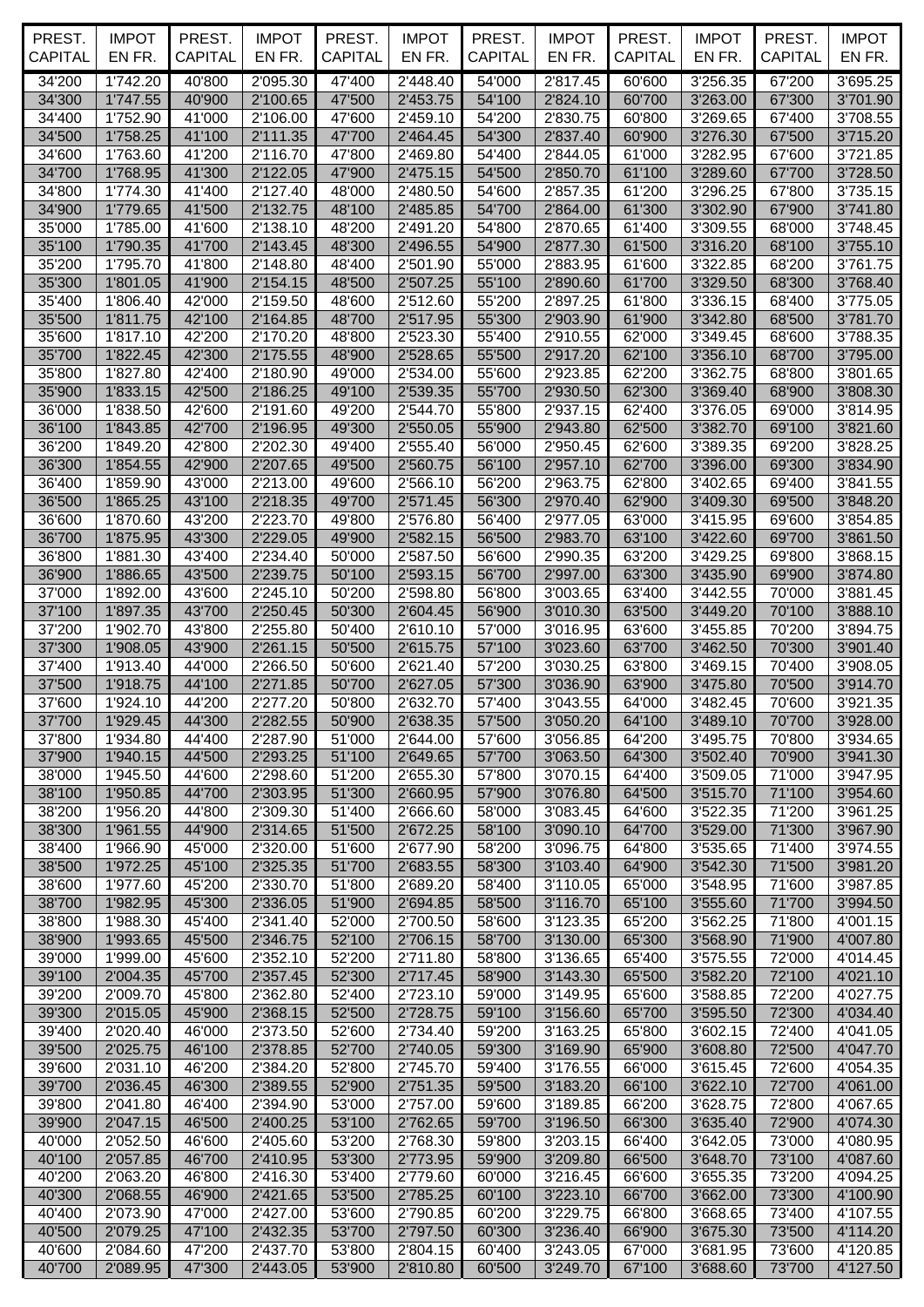| PREST.<br><b>CAPITAL</b> | <b>IMPOT</b><br>EN FR. | PREST.<br><b>CAPITAL</b> | <b>IMPOT</b><br>EN FR. | PREST.<br>CAPITAL | <b>IMPOT</b><br>EN FR. | PREST.<br><b>CAPITAL</b> | <b>IMPOT</b><br>EN FR. | PREST.<br>CAPITAL           | <b>IMPOT</b><br>EN FR. | PREST.<br><b>CAPITAL</b>    | <b>IMPOT</b><br>EN FR. |
|--------------------------|------------------------|--------------------------|------------------------|-------------------|------------------------|--------------------------|------------------------|-----------------------------|------------------------|-----------------------------|------------------------|
| 73'800                   | 4'134.15               | 80'400                   | 4'608.15               | 87'000            | 5'096.40               | 93'600                   | 5'611.20               | 100'200                     | 6'126.80               | 106'800                     | 6'668.00               |
| 73'900                   | 4'140.80               | 80'500                   | 4'615.45               | 87'100            | 5'104.20               | 93'700                   | 5'619.00               | 100'300                     | 6'135.00               | 106'900                     | 6'676.20               |
| 74'000                   | 4'147.45               | 80'600                   | 4'622.75               | 87'200            | 5'112.00               | 93'800                   | 5'626.80               | 100'400                     | 6'143.20               | 107'000                     | 6'684.40               |
| 74'100                   | 4'154.10               | 80'700                   | 4'630.05               | 87'300            | 5'119.80               | 93'900                   | 5'634.60               | 100'500                     | 6'151.40               | 107'100                     | 6'692.60               |
| 74'200                   | 4'160.75               | 80'800                   | 4'637.35               | 87'400            | 5'127.60               | 94'000                   | 5'642.40               | 100'600                     | 6'159.60               | 107'200                     | 6'700.80               |
| 74'300                   | 4'167.40               | 80'900                   | 4'644.65               | 87'500            | 5'135.40               | 94'100                   | 5'650.20               | 100'700                     | 6'167.80               | 107'300                     | 6'709.00               |
| 74'400<br>74'500         | 4'174.05<br>4'180.70   | 81'000<br>81'100         | 4'651.95<br>4'659.25   | 87'600<br>87'700  | 5'143.20<br>5'151.00   | 94'200<br>94'300         | 5'658.00<br>5'665.80   | 100'800<br>100'900          | 6'176.00<br>6'184.20   | 107'400<br>107'500          | 6'717.20<br>6'725.40   |
| 74'600                   | 4'187.35               | 81'200                   | 4'666.55               | 87'800            | 5'158.80               | 94'400                   | 5'673.60               | 101'000                     | 6'192.40               | 107'600                     | 6'733.60               |
| 74'700                   | 4'194.00               | 81'300                   | 4'673.85               | 87'900            | 5'166.60               | 94'500                   | 5'681.40               | 101'100                     | 6'200.60               | 107'700                     | 6'741.80               |
| 74'800                   | 4'200.65               | 81'400                   | 4'681.15               | 88'000            | 5'174.40               | 94'600                   | 5'689.20               | 101'200                     | 6'208.80               | 107'800                     | 6'750.00               |
| 74'900                   | 4'207.30               | 81'500                   | 4'688.45               | 88'100            | 5'182.20               | 94'700                   | 5'697.00               | 101'300                     | 6'217.00               | 107'900                     | 6'758.20               |
| 75'000                   | 4'213.95               | 81'600                   | 4'695.75               | 88'200            | 5'190.00               | 94'800                   | 5'704.80               | 101'400                     | 6'225.20               | 108'000                     | 6'766.40               |
| 75'100                   | 4'221.25               | 81'700                   | 4'703.05               | 88'300            | 5'197.80               | 94'900                   | 5'712.60               | 101'500                     | 6'233.40               | 108'100                     | 6'774.60               |
| 75'200                   | 4'228.55               | 81'800                   | 4'710.35               | 88'400            | 5'205.60               | 95'000                   | 5'720.40               | 101'600                     | 6'241.60               | 108'200                     | 6'782.80               |
| 75'300<br>75'400         | 4'235.85<br>4'243.15   | 81'900<br>82'000         | 4'717.65<br>4'724.95   | 88'500<br>88'600  | 5'213.40<br>5'221.20   | 95'100<br>95'200         | 5'728.20<br>5'736.00   | 101'700<br>101'800          | 6'249.80<br>6'258.00   | 108'300<br>108'400          | 6'791.00<br>6'799.20   |
| 75'500                   | 4'250.45               | 82'100                   | 4'732.25               | 88'700            | 5'229.00               | 95'300                   | 5'743.80               | 101'900                     | 6'266.20               | 108'500                     | 6'807.40               |
| 75'600                   | 4'257.75               | 82'200                   | 4'739.55               | 88'800            | 5'236.80               | 95'400                   | 5'751.60               | 102'000                     | 6'274.40               | 108'600                     | 6'815.60               |
| 75'700                   | 4'265.05               | 82'300                   | 4'746.85               | 88'900            | 5'244.60               | 95'500                   | 5'759.40               | 102'100                     | 6'282.60               | 108'700                     | 6'823.80               |
| 75'800                   | 4'272.35               | 82'400                   | 4'754.15               | 89'000            | 5'252.40               | 95'600                   | 5'767.20               | 102'200                     | 6'290.80               | 108'800                     | 6'832.00               |
| 75'900                   | 4'279.65               | 82'500                   | 4'761.45               | 89'100            | 5'260.20               | 95'700                   | 5'775.00               | 102'300                     | 6'299.00               | 108'900                     | 6'840.20               |
| 76'000                   | 4'286.95               | 82'600                   | 4'768.75               | 89'200            | 5'268.00               | 95'800                   | 5'782.80               | 102'400                     | 6'307.20               | 109'000                     | 6'848.40               |
| 76'100                   | 4'294.25               | 82'700                   | 4'776.05               | 89'300            | 5'275.80               | 95'900                   | 5'790.60               | 102'500                     | 6'315.40               | 109'100                     | 6'856.60               |
| 76'200                   | 4'301.55               | 82'800                   | 4'783.35               | 89'400            | 5'283.60               | 96'000                   | 5'798.40               | 102'600                     | 6'323.60               | 109'200                     | 6'864.80               |
| 76'300<br>76'400         | 4'308.85<br>4'316.15   | 82'900<br>83'000         | 4'790.65<br>4'797.95   | 89'500<br>89'600  | 5'291.40<br>5'299.20   | 96'100<br>96'200         | 5'806.20<br>5'814.00   | 102'700<br>102'800          | 6'331.80<br>6'340.00   | 109'300<br>109'400          | 6'873.00<br>6'881.20   |
| 76'500                   | 4'323.45               | 83'100                   | 4'805.25               | 89'700            | 5'307.00               | 96'300                   | 5'821.80               | 102'900                     | 6'348.20               | 109'500                     | 6'889.40               |
| 76'600                   | 4'330.75               | 83'200                   | 4'812.55               | 89'800            | 5'314.80               | 96'400                   | 5'829.60               | 103'000                     | 6'356.40               | 109'600                     | 6'897.60               |
| 76'700                   | 4'338.05               | 83'300                   | 4'819.85               | 89'900            | 5'322.60               | 96'500                   | 5'837.40               | 103'100                     | 6'364.60               | 109'700                     | 6'905.80               |
| 76'800                   | 4'345.35               | 83'400                   | 4'827.15               | 90'000            | 5'330.40               | 96'600                   | 5'845.20               | 103'200                     | 6'372.80               | 109'800                     | 6'914.00               |
| 76'900                   | 4'352.65               | 83'500                   | 4'834.45               | 90'100            | 5'338.20               | 96'700                   | 5'853.00               | 103'300                     | 6'381.00               | 109'900                     | 6'922.20               |
| 77'000                   | 4'359.95               | 83'600                   | 4'841.75               | 90'200            | 5'346.00               | 96'800                   | 5'860.80               | 103'400                     | 6'389.20               | 110'000                     | 6'930.40               |
| 77'100                   | 4'367.25               | 83'700                   | 4'849.05               | 90'300            | 5'353.80               | 96'900                   | 5'868.60               | 103'500                     | 6'397.40               | 110'100                     | 6'938.60               |
| 77'200                   | 4'374.55               | 83'800                   | 4'856.35               | 90'400            | 5'361.60               | 97'000                   | 5'876.40               | 103'600                     | 6'405.60               | 110'200                     | 6'946.80               |
| 77'300<br>77'400         | 4'381.85<br>4'389.15   | 83'900<br>84'000         | 4'863.65<br>4'870.95   | 90'500<br>90'600  | 5'369.40<br>5'377.20   | 97'100<br>97'200         | 5'892.00               | 5'884.20 103'700<br>103'800 | 6'422.00               | 6'413.80 110'300<br>110'400 | 6'955.00<br>6'963.20   |
| 77'500                   | 4'396.45               | 84'100                   | 4'878.25               | 90'700            | 5'385.00               | 97'300                   | 5'899.80               | 103'900                     | 6'430.20               | 110'500                     | 6'971.40               |
| 77'600                   | 4'403.75               | 84'200                   | 4'885.55               | 90'800            | 5'392.80               | 97'400                   | 5'907.60               | 104'000                     | 6'438.40               | 110'600                     | 6'979.60               |
| 77'700                   | 4'411.05               | 84'300                   | 4'892.85               | 90'900            | 5'400.60               | 97'500                   | 5'915.40               | 104'100                     | 6'446.60               | 110'700                     | 6'987.80               |
| 77'800                   | 4'418.35               | 84'400                   | 4'900.15               | 91'000            | 5'408.40               | 97'600                   | 5'923.20               | 104'200                     | 6'454.80               | 110'800                     | 6'996.00               |
| 77'900                   | 4'425.65               | 84'500                   | 4'907.45               | 91'100            | 5'416.20               | 97'700                   | 5'931.00               | 104'300                     | 6'463.00               | 110'900                     | 7'004.20               |
| 78'000                   | 4'432.95               | 84'600                   | 4'914.75               | 91'200            | 5'424.00               | 97'800                   | 5'938.80               | 104'400                     | 6'471.20               | 111'000                     | 7'012.40               |
| 78'100                   | 4'440.25               | 84'700                   | 4'922.05               | 91'300            | 5'431.80               | 97'900                   | 5'946.60               | 104'500                     | 6'479.40               | 111'100                     | 7'020.60               |
| 78'200<br>78'300         | 4'447.55<br>4'454.85   | 84'800<br>84'900         | 4'929.35<br>4'936.65   | 91'400<br>91'500  | 5'439.60<br>5'447.40   | 98'000<br>98'100         | 5'954.40<br>5'962.20   | 104'600<br>104'700          | 6'487.60<br>6'495.80   | 111'200<br>111'300          | 7'028.80<br>7'037.00   |
| 78'400                   | 4'462.15               | 85'000                   | 4'943.95               | 91'600            | 5'455.20               | 98'200                   | 5'970.00               | 104'800                     | 6'504.00               | 111'400                     | 7'045.20               |
| 78'500                   | 4'469.45               | 85'100                   | 4'951.25               | 91'700            | 5'463.00               | 98'300                   | 5'977.80               | 104'900                     | 6'512.20               | 111'500                     | 7'053.40               |
| 78'600                   | 4'476.75               | 85'200                   | 4'958.55               | 91'800            | 5'470.80               | 98'400                   | 5'985.60               | 105'000                     | 6'520.40               | 111'600                     | 7'061.60               |
| 78'700                   | 4'484.05               | 85'300                   | 4'965.85               | 91'900            | 5'478.60               | 98'500                   | 5'993.40               | 105'100                     | 6'528.60               | 111'700                     | 7'069.80               |
| 78'800                   | 4'491.35               | 85'400                   | 4'973.15               | 92'000            | 5'486.40               | 98'600                   | 6'001.20               | 105'200                     | 6'536.80               | 111'800                     | 7'078.00               |
| 78'900                   | 4'498.65               | 85'500                   | 4'980.45               | 92'100            | 5'494.20               | 98'700                   | 6'009.00               | 105'300                     | 6'545.00               | 111'900                     | 7'086.20               |
| 79'000                   | 4'505.95               | 85'600                   | 4'987.75               | 92'200            | 5'502.00               | 98'800                   | 6'016.80               | 105'400                     | 6'553.20               | 112'000                     | 7'094.40               |
| 79'100<br>79'200         | 4'513.25<br>4'520.55   | 85'700<br>85'800         | 4'995.00<br>5'002.80   | 92'300<br>92'400  | 5'509.80<br>5'517.60   | 98'900<br>99'000         | 6'024.60<br>6'032.40   | 105'500<br>105'600          | 6'561.40<br>6'569.60   | 112'100<br>112'200          | 7'102.60<br>7'110.80   |
| 79'300                   | 4'527.85               | 85'900                   | 5'010.60               | 92'500            | 5'525.40               | 99'100                   | 6'040.20               | 105'700                     | 6'577.80               | 112'300                     | 7'119.00               |
| 79'400                   | 4'535.15               | 86'000                   | 5'018.40               | 92'600            | 5'533.20               | 99'200                   | 6'048.00               | 105'800                     | 6'586.00               | 112'400                     | 7'127.20               |
| 79'500                   | 4'542.45               | 86'100                   | 5'026.20               | 92'700            | 5'541.00               | 99'300                   | 6'055.80               | 105'900                     | 6'594.20               | 112'500                     | 7'135.40               |
| 79'600                   | 4'549.75               | 86'200                   | 5'034.00               | 92'800            | 5'548.80               | 99'400                   | 6'063.60               | 106'000                     | 6'602.40               | 112'600                     | 7'143.60               |
| 79'700                   | 4'557.05               | 86'300                   | 5'041.80               | 92'900            | 5'556.60               | 99'500                   | 6'071.40               | 106'100                     | 6'610.60               | 112'700                     | 7'151.80               |
| 79'800                   | 4'564.35               | 86'400                   | 5'049.60               | 93'000            | 5'564.40               | 99'600                   | 6'079.20               | 106'200                     | 6'618.80               | 112'800                     | 7'160.00               |
| 79'900                   | 4'571.65               | 86'500                   | 5'057.40               | 93'100            | 5'572.20               | 99'700                   | 6'087.00               | 106'300                     | 6'627.00               | 112'900                     | 7'168.20               |
| 80'000                   | 4'578.95               | 86'600<br>86'700         | 5'065.20               | 93'200<br>93'300  | 5'580.00               | 99'800                   | 6'094.80<br>6'102.60   | 106'400                     | 6'635.20               | 113'000                     | 7'176.40               |
| 80'100<br>80'200         | 4'586.25<br>4'593.55   | 86'800                   | 5'073.00<br>5'080.80   | 93'400            | 5'587.80<br>5'595.60   | 99'900<br>100'000        | 6'110.40               | 106'500<br>106'600          | 6'643.40<br>6'651.60   | 113'100<br>113'200          | 7'184.60<br>7'192.80   |
| 80'300                   | 4'600.85               | 86'900                   | 5'088.60               | 93'500            | 5'603.40               | 100'100                  | 6'118.60               | 106'700                     | 6'659.80               | 113'300                     | 7'201.00               |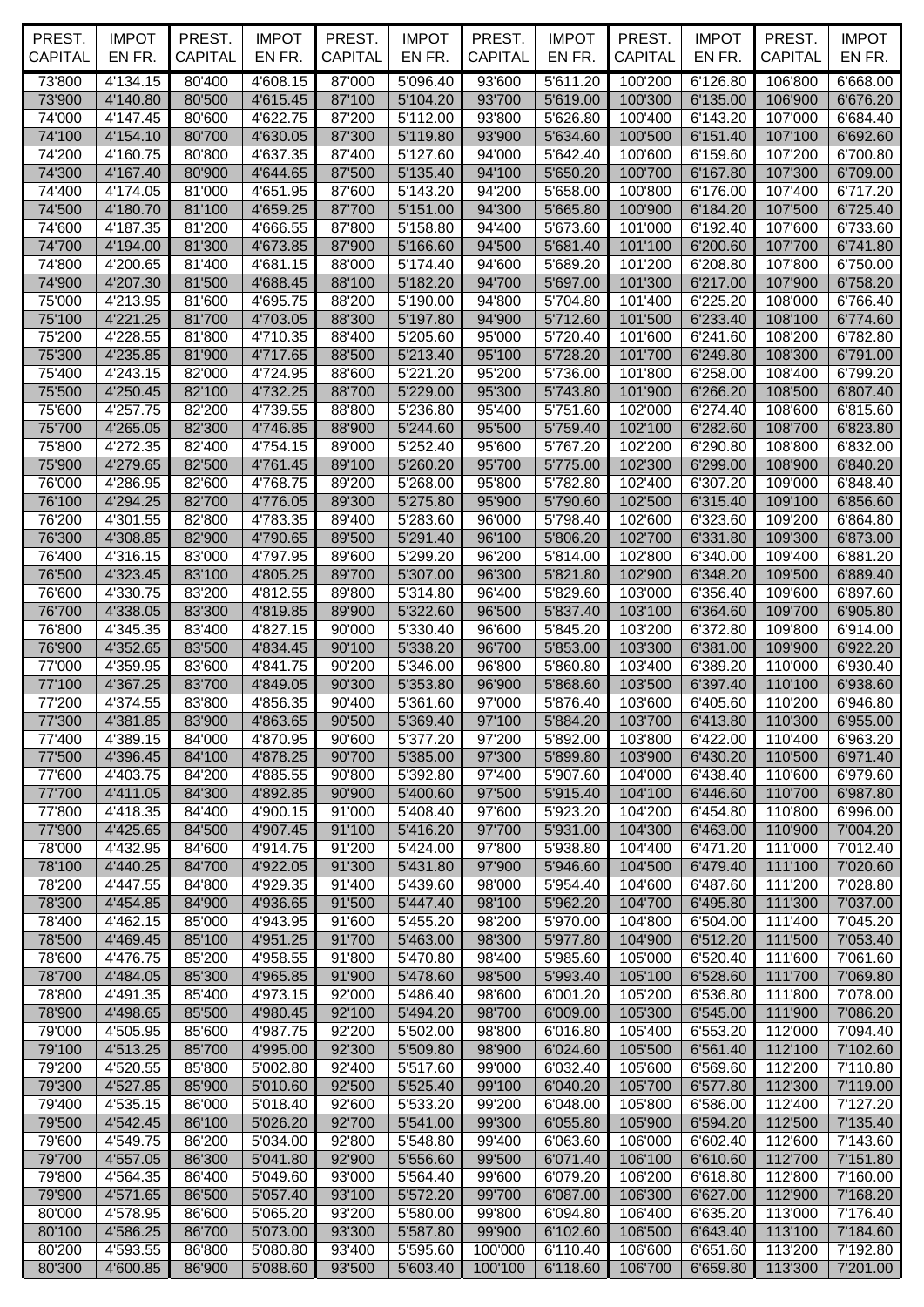| PREST.<br><b>CAPITAL</b> | <b>IMPOT</b><br>EN FR.       | PREST.<br><b>CAPITAL</b> | <b>IMPOT</b><br>EN FR. | PREST.<br>CAPITAL  | <b>IMPOT</b><br>EN FR. | PREST.<br><b>CAPITAL</b> | <b>IMPOT</b><br>EN FR.                  | PREST.<br><b>CAPITAL</b> | <b>IMPOT</b><br>EN FR.             | PREST.<br><b>CAPITAL</b> | <b>IMPOT</b><br>EN FR. |
|--------------------------|------------------------------|--------------------------|------------------------|--------------------|------------------------|--------------------------|-----------------------------------------|--------------------------|------------------------------------|--------------------------|------------------------|
| 113'400                  |                              |                          |                        |                    |                        |                          |                                         |                          |                                    |                          |                        |
| 113'500                  | 7'209.20<br>7'217.40         | 120'000<br>120'100       | 7'761.35<br>7'770.05   | 126'600<br>126'700 | 8'340.35<br>8'349.35   | 133'200<br>133'300       | 8'934.35<br>8'943.35                    | 139'800<br>139'900       | $\overline{9}$ '528.35<br>9'537.35 | 146'400<br>146'500       | 10'122.35<br>10'131.35 |
| 113'600                  | 7'225.60                     | 120'200                  | 7'778.75               | 126'800            | 8'358.35               | 133'400                  | 8'952.35                                | 140'000                  | 9'546.35                           | 146'600                  | 10'140.35              |
| 113'700                  | 7'233.80                     | 120'300                  | 7'787.45               | 126'900            | 8'367.35               | 133'500                  | 8'961.35                                | 140'100                  | 9'555.35                           | 146'700                  | 10'149.35              |
| 113'800                  | 7'242.00                     | 120'400                  | 7'796.15               | 127'000            | 8'376.35               | 133'600                  | 8'970.35                                | 140'200                  | 9'564.35                           | 146'800                  | 10'158.35              |
| 113'900                  | 7'250.20                     | 120'500                  | 7'804.85               | 127'100            | 8'385.35               | 133'700                  | 8'979.35                                | 140'300                  | 9'573.35                           | 146'900                  | 10'167.35              |
| 114'000                  | 7'258.40                     | 120'600                  | 7'813.55               | 127'200            | 8'394.35               | 133'800                  | 8'988.35                                | 140'400                  | 9'582.35                           | 147'000                  | 10'176.35              |
| 114'100                  | 7'266.60<br>7'274.80         | 120'700                  | 7'822.25               | 127'300            | 8'403.35<br>8'412.35   | 133'900                  | 8'997.35                                | 140'500                  | 9'591.35                           | 147'100                  | 10'185.35              |
| 114'200<br>114'300       | 7'283.00                     | 120'800<br>120'900       | 7'830.95<br>7'839.65   | 127'400<br>127'500 | 8'421.35               | 134'000<br>134'100       | 9'006.35<br>9'015.35                    | 140'600<br>140'700       | 9'600.35<br>9'609.35               | 147'200<br>147'300       | 10'194.35<br>10'203.35 |
| 114'400                  | 7'291.20                     | 121'000                  | 7'848.35               | 127'600            | 8'430.35               | 134'200                  | $\overline{9}$ '024.35                  | 140'800                  | 9'618.35                           | 147'400                  | 10'212.35              |
| 114'500                  | 7'299.40                     | 121'100                  | 7'857.05               | 127'700            | 8'439.35               | 134'300                  | 9'033.35                                | 140'900                  | 9'627.35                           | 147'500                  | 10'221.35              |
| 114'600                  | 7'307.60                     | 121'200                  | 7'865.75               | 127'800            | 8'448.35               | 134'400                  | 9'042.35                                | 141'000                  | 9'636.35                           | 147'600                  | 10'230.35              |
| 114'700                  | 7'315.80                     | 121'300                  | 7'874.45               | 127'900            | 8'457.35               | 134'500                  | 9'051.35                                | 141'100                  | 9'645.35                           | 147'700                  | 10'239.35              |
| 114'800                  | 7'324.00                     | 121'400                  | 7'883.15               | 128'000            | 8'466.35               | 134'600                  | 9'060.35                                | 141'200                  | 9'654.35                           | 147'800                  | 10'248.35              |
| 114'900                  | 7'332.20                     | 121'500                  | 7'891.85               | 128'100            | 8'475.35               | 134'700                  | 9'069.35                                | 141'300                  | 9'663.35                           | 147'900                  | 10'257.35              |
| 115'000                  | 7'340.40                     | 121'600                  | 7'900.55               | 128'200            | 8'484.35               | 134'800                  | 9'078.35                                | 141'400                  | 9'672.35                           | 148'000                  | 10'266.35              |
| 115'100<br>115'200       | 7'348.60<br>7'356.80         | 121'700<br>121'800       | 7'909.25<br>7'917.95   | 128'300<br>128'400 | 8'493.35<br>8'502.35   | 134'900<br>135'000       | 9'087.35<br>9'096.35                    | 141'500<br>141'600       | 9'681.35<br>9'690.35               | 148'100<br>148'200       | 10'275.35<br>10'284.35 |
| 115'300                  | 7'365.00                     | 121'900                  | 7'926.65               | 128'500            | 8'511.35               | 135'100                  | 9'105.35                                | 141'700                  | 9'699.35                           | 148'300                  | 10'293.35              |
| 115'400                  | 7'373.20                     | 122'000                  | 7'935.35               | 128'600            | 8'520.35               | 135'200                  | 9'114.35                                | 141'800                  | 9'708.35                           | 148'400                  | 10'302.35              |
| 115'500                  | 7'381.40                     | 122'100                  | 7'944.05               | 128'700            | 8'529.35               | 135'300                  | 9'123.35                                | 141'900                  | 9'717.35                           | 148'500                  | 10'311.35              |
| 115'600                  | 7'389.60                     | 122'200                  | 7'952.75               | 128'800            | 8'538.35               | 135'400                  | 9'132.35                                | 142'000                  | 9'726.35                           | 148'600                  | 10'320.35              |
| 115'700                  | 7'397.80                     | 122'300                  | 7'961.45               | 128'900            | 8'547.35               | 135'500                  | 9'141.35                                | 142'100                  | 9'735.35                           | 148'700                  | 10'329.35              |
| 115'800                  | 7'406.00                     | 122'400                  | 7'970.15               | 129'000            | 8'556.35               | 135'600                  | 9'150.35                                | 142'200                  | 9'744.35                           | 148'800                  | 10'338.35              |
| 115'900                  | 7'414.20                     | 122'500                  | 7'978.85               | 129'100            | 8'565.35               | 135'700                  | 9'159.35                                | 142'300                  | 9'753.35                           | 148'900                  | 10'347.35              |
| 116'000<br>116'100       | 7'422.40<br>7'430.60         | 122'600<br>122'700       | 7'987.55<br>7'996.25   | 129'200<br>129'300 | 8'574.35<br>8'583.35   | 135'800<br>135'900       | 9'168.35<br>9'177.35                    | 142'400<br>142'500       | 9'762.35<br>9'771.35               | 149'000<br>149'100       | 10'356.35<br>10'365.35 |
| 116'200                  | 7'438.80                     | 122'800                  | 8'004.95               | 129'400            | 8'592.35               | 136'000                  | 9'186.35                                | 142'600                  | 9'780.35                           | 149'200                  | 10'374.35              |
| 116'300                  | 7'447.00                     | 122'900                  | 8'013.65               | 129'500            | 8'601.35               | 136'100                  | 9'195.35                                | 142'700                  | 9'789.35                           | 149'300                  | 10'383.35              |
| 116'400                  | 7'455.20                     | 123'000                  | 8'022.35               | 129'600            | 8'610.35               | 136'200                  | 9'204.35                                | 142'800                  | 9'798.35                           | 149'400                  | 10'392.35              |
| 116'500                  | 7'463.40                     | 123'100                  | 8'031.05               | 129'700            | 8'619.35               | 136'300                  | 9'213.35                                | 142'900                  | 9'807.35                           | 149'500                  | 10'401.35              |
| 116'600                  | 7'471.60                     | 123'200                  | 8'039.75               | 129'800            | 8'628.35               | 136'400                  | 9'222.35                                | 143'000                  | 9'816.35                           | 149'600                  | 10'410.35              |
| 116'700                  | 7'479.80                     | 123'300                  | 8'048.45               | 129'900            | 8'637.35               | 136'500                  | 9'231.35                                | 143'100                  | 9'825.35                           | 149'700                  | 10'419.35              |
| 116'800                  | 7'488.00                     | 123'400                  | 8'057.15               | 130'000            | 8'646.35               | 136'600                  | 9'240.35                                | 143'200                  | 9'834.35                           | 149'800                  | 10'428.35              |
|                          | 116'900 7'496.20<br>7'504.40 | 123'500<br>123'600       | 8'065.85               | 130'100<br>130'200 |                        |                          | 8'655.35   136'700   9'249.35   143'300 | 143'400                  |                                    | 9'843.35 149'900         | 10'437.30              |
| 117'000<br>117'100       | 7'512.60                     | 123'700                  | 8'074.55<br>8'083.25   | 130'300            | 8'664.35<br>8'673.35   | 136'800<br>136'900       | 9'258.35<br>9'267.35                    | 143'500                  | 9'852.35<br>9'861.35               | 150'000<br>150'100       | 10'446.75<br>10'456.85 |
| 117'200                  | 7'520.80                     | 123'800                  | 8'091.95               | 130'400            | 8'682.35               | 137'000                  | 9'276.35                                | 143'600                  | 9'870.35                           | 150'200                  | 10'466.95              |
| 117'300                  | 7'529.00                     | 123'900                  | 8'100.65               | 130'500            | 8'691.35               | 137'100                  | 9'285.35                                | 143'700                  | 9'879.35                           | 150'300                  | 10'477.05              |
| 117'400                  | 7'537.20                     | 124'000                  | 8'109.35               | 130'600            | 8'700.35               | 137'200                  | 9'294.35                                | 143'800                  | 9'888.35                           | 150'400                  | 10'487.15              |
| 117'500                  | 7'545.40                     | 124'100                  | 8'118.05               | 130'700            | 8'709.35               | 137'300                  | 9'303.35                                | 143'900                  | 9'897.35                           | 150'500                  | 10'497.25              |
| 117'600                  | 7'553.60                     | 124'200                  | 8'126.75               | 130'800            | 8'718.35               | 137'400                  | 9'312.35                                | 144'000                  | 9'906.35                           | 150'600                  | 10'507.35              |
| 117'700                  | 7'561.80                     | 124'300                  | 8'135.45               | 130'900            | 8'727.35               | 137'500                  | 9'321.35                                | 144'100                  | 9'915.35                           | 150'700                  | 10'517.45              |
| 117'800<br>117'900       | 7'569.95<br>7'578.65         | 124'400<br>124'500       | 8'144.15<br>8'152.85   | 131'000<br>131'100 | 8'736.35<br>8'745.35   | 137'600<br>137'700       | 9'330.35<br>9'339.35                    | 144'200<br>144'300       | 9'924.35<br>9'933.35               | 150'800<br>150'900       | 10'527.55<br>10'537.65 |
| 118'000                  | 7'587.35                     | 124'600                  | 8'161.55               | 131'200            | 8'754.35               | 137'800                  | 9'348.35                                | 144'400                  | 9'942.35                           | 151'000                  | 10'547.75              |
| 118'100                  | 7'596.05                     | 124'700                  | 8'170.25               | 131'300            | 8'763.35               | 137'900                  | 9'357.35                                | 144'500                  | 9'951.35                           | 151'100                  | 10'557.85              |
| 118'200                  | 7'604.75                     | 124'800                  | 8'178.95               | 131'400            | 8'772.35               | 138'000                  | 9'366.35                                | 144'600                  | 9'960.35                           | 151'200                  | 10'567.95              |
| 118'300                  | 7'613.45                     | 124'900                  | 8'187.65               | 131'500            | 8'781.35               | 138'100                  | 9'375.35                                | 144'700                  | 9'969.35                           | 151'300                  | 10'578.05              |
| 118'400                  | 7'622.15                     | 125'000                  | 8'196.35               | 131'600            | 8'790.35               | 138'200                  | 9'384.35                                | 144'800                  | 9'978.35                           | 151'400                  | 10'588.15              |
| 118'500                  | 7'630.85                     | 125'100                  | 8'205.35               | 131'700            | 8'799.35               | 138'300                  | 9'393.35                                | 144'900                  | 9'987.35                           | 151'500                  | 10'598.25              |
| 118'600<br>118'700       | 7'639.55<br>7'648.25         | 125'200<br>125'300       | 8'214.35<br>8'223.35   | 131'800<br>131'900 | 8'808.35<br>8'817.35   | 138'400<br>138'500       | 9'402.35<br>9'411.35                    | 145'000<br>145'100       | 9'996.35<br>10'005.35              | 151'600<br>151'700       | 10'608.35<br>10'618.45 |
| 118'800                  | 7'656.95                     | 125'400                  | 8'232.35               | 132'000            | 8'826.35               | 138'600                  | 9'420.35                                | 145'200                  | 10'014.35                          | 151'800                  | 10'628.55              |
| 118'900                  | 7'665.65                     | 125'500                  | 8'241.35               | 132'100            | 8'835.35               | 138'700                  | 9'429.35                                | 145'300                  | 10'023.35                          | 151'900                  | 10'638.65              |
| 119'000                  | 7'674.35                     | 125'600                  | 8'250.35               | 132'200            | 8'844.35               | 138'800                  | 9'438.35                                | 145'400                  | 10'032.35                          | 152'000                  | 10'648.75              |
| 119'100                  | 7'683.05                     | 125'700                  | 8'259.35               | 132'300            | 8'853.35               | 138'900                  | 9'447.35                                | 145'500                  | 10'041.35                          | 152'100                  | 10'658.85              |
| 119'200                  | 7'691.75                     | 125'800                  | 8'268.35               | 132'400            | 8'862.35               | 139'000                  | 9'456.35                                | 145'600                  | 10'050.35                          | 152'200                  | 10'668.95              |
| 119'300                  | 7'700.45                     | 125'900                  | 8'277.35               | 132'500            | 8'871.35               | 139'100                  | 9'465.35                                | 145'700                  | 10'059.35                          | 152'300                  | 10'679.05              |
| 119'400                  | 7'709.15                     | 126'000                  | 8'286.35               | 132'600            | 8'880.35               | 139'200                  | 9'474.35                                | 145'800                  | 10'068.35                          | 152'400                  | 10'689.15              |
| 119'500<br>119'600       | 7'717.85<br>7'726.55         | 126'100<br>126'200       | 8'295.35<br>8'304.35   | 132'700<br>132'800 | 8'889.35<br>8'898.35   | 139'300<br>139'400       | 9'483.35<br>9'492.35                    | 145'900<br>146'000       | 10'077.35<br>10'086.35             | 152'500<br>152'600       | 10'699.25<br>10'709.35 |
| 119'700                  | 7'735.25                     | 126'300                  | 8'313.35               | 132'900            | 8'907.35               | 139'500                  | 9'501.35                                | 146'100                  | 10'095.35                          | 152'700                  | 10'719.45              |
| 119'800                  | 7'743.95                     | 126'400                  | 8'322.35               | 133'000            | 8'916.35               | 139'600                  | 9'510.35                                | 146'200                  | 10'104.35                          | 152'800                  | 10'729.55              |
| 119'900                  | 7'752.65                     | 126'500                  | 8'331.35               | 133'100            | 8'925.35               | 139'700                  | 9'519.35                                | 146'300                  | 10'113.35                          | 152'900                  | 10'739.65              |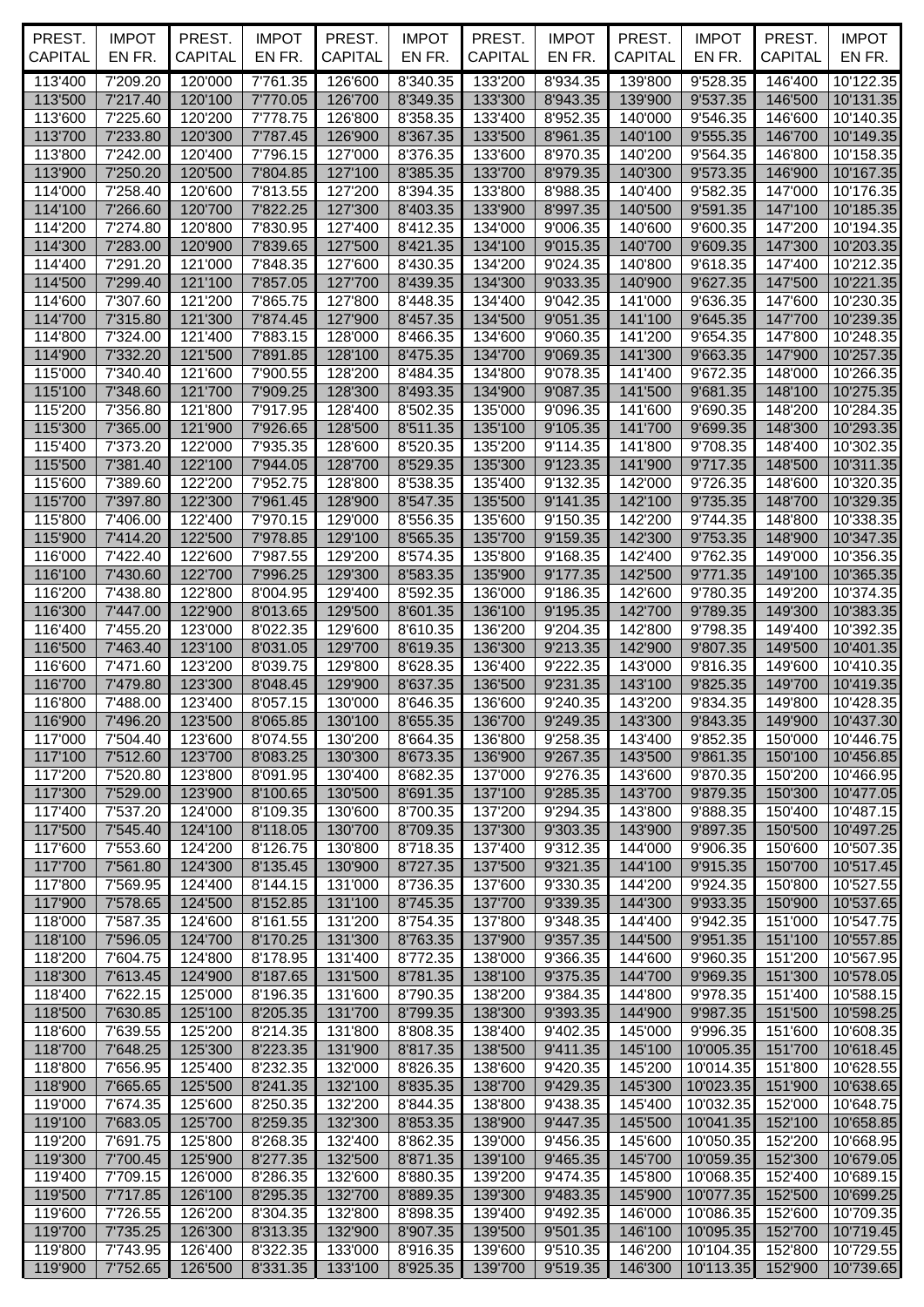| PREST.             | <b>IMPOT</b><br>EN FR.    | PREST.             | <b>IMPOT</b>           | PREST.             | <b>IMPOT</b>           | PREST.             | <b>IMPOT</b>                  | PREST.             | <b>IMPOT</b>                        | PREST.             | <b>IMPOT</b>           |
|--------------------|---------------------------|--------------------|------------------------|--------------------|------------------------|--------------------|-------------------------------|--------------------|-------------------------------------|--------------------|------------------------|
| <b>CAPITAL</b>     |                           | <b>CAPITAL</b>     | EN FR.                 | CAPITAL            | EN FR.                 | <b>CAPITAL</b>     | EN FR.                        | <b>CAPITAL</b>     | EN FR.                              | <b>CAPITAL</b>     | EN FR.                 |
| 153'000            | 10'749.75                 | 159'600            | 11'416.35              | 166'200            | 12'082.95              | 172'800            | 12'749.55                     | 179'400            | 13'416.15                           | 186'000            | 14'082.75              |
| 153'100<br>153'200 | 10'759.85<br>10'769.95    | 159'700<br>159'800 | 11'426.45<br>11'436.55 | 166'300<br>166'400 | 12'093.05<br>12'103.15 | 172'900<br>173'000 | 12'759.65<br>12'769.75        | 179'500<br>179'600 | 13'426.25<br>13'436.35              | 186'100<br>186'200 | 14'092.85<br>14'102.95 |
| 153'300            | 10'780.05                 | 159'900            | 11'446.65              | 166'500            | 12'113.25              | 173'100            | 12'779.85                     | 179'700            | 13'446.45                           | 186'300            | 14'113.05              |
| 153'400            | 10'790.15                 | 160'000            | 11'456.75              | 166'600            | 12'123.35              | 173'200            | 12'789.95                     | 179'800            | 13'456.55                           | 186'400            | 14'123.15              |
| 153'500            | 10'800.25                 | 160'100            | 11'466.85              | 166'700            | 12'133.45              | 173'300            | 12'800.05                     | 179'900            | 13'466.65                           | 186'500            | 14'133.25              |
| 153'600            | 10'810.35                 | 160'200            | 11'476.95              | 166'800            | 12'143.55              | 173'400            | 12'810.15                     | 180'000            | 13'476.75                           | 186'600            | 14'143.35              |
| 153'700            | 10'820.45                 | 160'300            | 11'487.05              | 166'900            | 12'153.65              | 173'500            | 12'820.25                     | 180'100            | 13'486.85                           | 186'700            | 14'153.45              |
| 153'800            | 10'830.55                 | 160'400            | 11'497.15              | 167'000            | 12'163.75              | 173'600            | 12'830.35                     | 180'200            | 13'496.95                           | 186'800            | 14'163.55              |
| 153'900<br>154'000 | 10'840.65<br>10'850.75    | 160'500<br>160'600 | 11'507.25<br>11'517.35 | 167'100<br>167'200 | 12'173.85<br>12'183.95 | 173'700<br>173'800 | 12'840.45<br>12'850.55        | 180'300<br>180'400 | 13'507.05<br>13'517.15              | 186'900<br>187'000 | 14'173.65<br>14'183.75 |
| 154'100            | 10'860.85                 | 160'700            | 11'527.45              | 167'300            | 12'194.05              | 173'900            | 12'860.65                     | 180'500            | 13'527.25                           | 187'100            | 14'193.85              |
| 154'200            | 10'870.95                 | 160'800            | 11'537.55              | 167'400            | 12'204.15              | 174'000            | 12'870.75                     | 180'600            | 13'537.35                           | 187'200            | 14'203.95              |
| 154'300            | 10'881.05                 | 160'900            | 11'547.65              | 167'500            | 12'214.25              | 174'100            | 12'880.85                     | 180'700            | 13'547.45                           | 187'300            | 14'214.05              |
| 154'400            | 10'891.15                 | 161'000            | 11'557.75              | 167'600            | 12'224.35              | 174'200            | 12'890.95                     | 180'800            | 13'557.55                           | 187'400            | 14'224.15              |
| 154'500            | 10'901.25                 | 161'100            | 11'567.85              | 167'700            | 12'234.45              | 174'300            | 12'901.05                     | 180'900            | 13'567.65                           | 187'500            | 14'234.25              |
| 154'600            | 10'911.35                 | 161'200            | 11'577.95              | 167'800            | 12'244.55              | 174'400            | 12'911.15                     | 181'000            | 13'577.75                           | 187'600            | 14'244.35              |
| 154'700<br>154'800 | 10'921.45<br>10'931.55    | 161'300<br>161'400 | 11'588.05<br>11'598.15 | 167'900<br>168'000 | 12'254.65<br>12'264.75 | 174'500<br>174'600 | 12'921.25<br>12'931.35        | 181'100<br>181'200 | 13'587.85<br>13'597.95              | 187'700<br>187'800 | 14'254.45<br>14'264.55 |
| 154'900            | 10'941.65                 | 161'500            | 11'608.25              | 168'100            | 12'274.85              | 174'700            | 12'941.45                     | 181'300            | 13'608.05                           | 187'900            | 14'274.65              |
| 155'000            | 10'951.75                 | 161'600            | 11'618.35              | 168'200            | 12'284.95              | 174'800            | 12'951.55                     | 181'400            | 13'618.15                           | 188'000            | 14'284.75              |
| 155'100            | 10'961.85                 | 161'700            | 11'628.45              | 168'300            | 12'295.05              | 174'900            | 12'961.65                     | 181'500            | 13'628.25                           | 188'100            | 14'294.85              |
| 155'200            | 10'971.95                 | 161'800            | 11'638.55              | 168'400            | 12'305.15              | 175'000            | 12'971.75                     | 181'600            | 13'638.35                           | 188'200            | 14'304.95              |
| 155'300            | 10'982.05                 | 161'900            | 11'648.65              | 168'500            | 12'315.25              | 175'100            | 12'981.85                     | 181'700            | 13'648.45                           | 188'300            | 14'315.05              |
| 155'400            | 10'992.15                 | 162'000            | 11'658.75              | 168'600            | 12'325.35              | 175'200            | 12'991.95                     | 181'800            | 13'658.55                           | 188'400            | 14'325.15              |
| 155'500<br>155'600 | 11'002.25<br>11'012.35    | 162'100<br>162'200 | 11'668.85<br>11'678.95 | 168'700<br>168'800 | 12'335.45<br>12'345.55 | 175'300<br>175'400 | 13'002.05<br>13'012.15        | 181'900<br>182'000 | 13'668.65<br>13'678.75              | 188'500<br>188'600 | 14'335.25<br>14'345.35 |
| 155'700            | 11'022.45                 | 162'300            | 11'689.05              | 168'900            | 12'355.65              | 175'500            | 13'022.25                     | 182'100            | 13'688.85                           | 188'700            | 14'355.45              |
| 155'800            | 11'032.55                 | 162'400            | 11'699.15              | 169'000            | 12'365.75              | 175'600            | 13'032.35                     | 182'200            | 13'698.95                           | 188'800            | 14'365.55              |
| 155'900            | 11'042.65                 | 162'500            | 11'709.25              | 169'100            | 12'375.85              | 175'700            | 13'042.45                     | 182'300            | 13'709.05                           | 188'900            | 14'375.65              |
| 156'000            | 11'052.75                 | 162'600            | 11'719.35              | 169'200            | 12'385.95              | 175'800            | 13'052.55                     | 182'400            | 13'719.15                           | 189'000            | 14'385.75              |
| 156'100            | 11'062.85                 | 162'700            | 11'729.45              | 169'300            | 12'396.05              | 175'900            | 13'062.65                     | 182'500            | 13'729.25                           | 189'100            | 14'395.85              |
| 156'200            | 11'072.95<br>11'083.05    | 162'800            | 11'739.55              | 169'400<br>169'500 | 12'406.15              | 176'000            | 13'072.75                     | 182'600            | 13'739.35<br>13'749.45              | 189'200<br>189'300 | 14'405.95<br>14'416.05 |
| 156'300<br>156'400 | 11'093.15                 | 162'900<br>163'000 | 11'749.65<br>11'759.75 | 169'600            | 12'416.25<br>12'426.35 | 176'100<br>176'200 | 13'082.85<br>13'092.95        | 182'700<br>182'800 | 13'759.55                           | 189'400            | 14'426.15              |
|                    | 156'500 11'103.25 163'100 |                    | 11'769.85              | 169'700            |                        |                    | 12'436.45  176'300  13'103.05 |                    | 182'900 13'769.65 189'500 14'436.25 |                    |                        |
| 156'600            | 11'113.35                 | 163'200            | 11'779.95              | 169'800            | 12'446.55              | 176'400            | 13'113.15                     | 183'000            | 13'779.75                           | 189'600            | 14'446.35              |
| 156'700            | 11'123.45                 | 163'300            | 11'790.05              | 169'900            | 12'456.65              | 176'500            | 13'123.25                     | 183'100            | 13'789.85                           | 189'700            | 14'456.45              |
| 156'800            | 11'133.55                 | 163'400            | 11'800.15              | 170'000            | 12'466.75              | 176'600            | 13'133.35                     | 183'200            | 13'799.95                           | 189'800            | 14'466.55              |
| 156'900            | 11'143.65                 | 163'500            | 11'810.25              | 170'100            | 12'476.85              | 176'700            | 13'143.45                     | 183'300            | 13'810.05                           | 189'900            | 14'476.65              |
| 157'000<br>157'100 | 11'153.75<br>11'163.85    | 163'600<br>163'700 | 11'820.35<br>11'830.45 | 170'200<br>170'300 | 12'486.95<br>12'497.05 | 176'800<br>176'900 | 13'153.55<br>13'163.65        | 183'400<br>183'500 | 13'820.15<br>13'830.25              | 190'000<br>190'100 | 14'486.75<br>14'496.85 |
| 157'200            | 11'173.95                 | 163'800            | 11'840.55              | 170'400            | 12'507.15              | 177'000            | 13'173.75                     | 183'600            | 13'840.35                           | 190'200            | 14'506.95              |
| 157'300            | 11'184.05                 | 163'900            | 11'850.65              | 170'500            | 12'517.25              | 177'100            | 13'183.85                     | 183'700            | 13'850.45                           | 190'300            | 14'517.05              |
| 157'400            | 11'194.15                 | 164'000            | 11'860.75              | 170'600            | 12'527.35              | 177'200            | 13'193.95                     | 183'800            | 13'860.55                           | 190'400            | 14'527.15              |
| 157'500            | 11'204.25                 | 164'100            | 11'870.85              | 170'700            | 12'537.45              | 177'300            | 13'204.05                     | 183'900            | 13'870.65                           | 190'500            | 14'537.25              |
| 157'600            | 11'214.35                 | 164'200            | 11'880.95              | 170'800            | 12'547.55              | 177'400            | 13'214.15                     | 184'000            | 13'880.75                           | 190'600            | 14'547.35              |
| 157'700<br>157'800 | 11'224.45<br>11'234.55    | 164'300<br>164'400 | 11'891.05<br>11'901.15 | 170'900<br>171'000 | 12'557.65<br>12'567.75 | 177'500<br>177'600 | 13'224.25<br>13'234.35        | 184'100<br>184'200 | 13'890.85<br>13'900.95              | 190'700<br>190'800 | 14'557.45<br>14'567.55 |
| 157'900            | 11'244.65                 | 164'500            | 11'911.25              | 171'100            | 12'577.85              | 177'700            | 13'244.45                     | 184'300            | 13'911.05                           | 190'900            | 14'577.65              |
| 158'000            | 11'254.75                 | 164'600            | 11'921.35              | 171'200            | 12'587.95              | 177'800            | 13'254.55                     | 184'400            | 13'921.15                           | 191'000            | 14'587.75              |
| 158'100            | 11'264.85                 | 164'700            | 11'931.45              | 171'300            | 12'598.05              | 177'900            | 13'264.65                     | 184'500            | 13'931.25                           | 191'100            | 14'597.85              |
| 158'200            | 11'274.95                 | 164'800            | 11'941.55              | 171'400            | 12'608.15              | 178'000            | 13'274.75                     | 184'600            | 13'941.35                           | 191'200            | 14'607.95              |
| 158'300            | 11'285.05                 | 164'900            | 11'951.65              | 171'500            | 12'618.25              | 178'100            | 13'284.85                     | 184'700            | 13'951.45                           | 191'300            | 14'618.05              |
| 158'400<br>158'500 | 11'295.15<br>11'305.25    | 165'000<br>165'100 | 11'961.75              | 171'600<br>171'700 | 12'628.35<br>12'638.45 | 178'200            | 13'294.95<br>13'305.05        | 184'800<br>184'900 | 13'961.55                           | 191'400<br>191'500 | 14'628.15              |
| 158'600            | 11'315.35                 | 165'200            | 11'971.85<br>11'981.95 | 171'800            | 12'648.55              | 178'300<br>178'400 | 13'315.15                     | 185'000            | 13'971.65<br>13'981.75              | 191'600            | 14'638.25<br>14'648.35 |
| 158'700            | 11'325.45                 | 165'300            | 11'992.05              | 171'900            | 12'658.65              | 178'500            | 13'325.25                     | 185'100            | 13'991.85                           | 191'700            | 14'658.45              |
| 158'800            | 11'335.55                 | 165'400            | 12'002.15              | 172'000            | 12'668.75              | 178'600            | 13'335.35                     | 185'200            | 14'001.95                           | 191'800            | 14'668.55              |
| 158'900            | 11'345.65                 | 165'500            | 12'012.25              | 172'100            | 12'678.85              | 178'700            | 13'345.45                     | 185'300            | 14'012.05                           | 191'900            | 14'678.65              |
| 159'000            | 11'355.75                 | 165'600            | 12'022.35              | 172'200            | 12'688.95              | 178'800            | 13'355.55                     | 185'400            | 14'022.15                           | 192'000            | 14'688.75              |
| 159'100            | 11'365.85                 | 165'700            | 12'032.45              | 172'300            | 12'699.05              | 178'900            | 13'365.65                     | 185'500            | 14'032.25                           | 192'100            | 14'698.85              |
| 159'200<br>159'300 | 11'375.95<br>11'386.05    | 165'800<br>165'900 | 12'042.55<br>12'052.65 | 172'400<br>172'500 | 12'709.15<br>12'719.25 | 179'000<br>179'100 | 13'375.75<br>13'385.85        | 185'600<br>185'700 | 14'042.35<br>14'052.45              | 192'200<br>192'300 | 14'708.95<br>14'719.05 |
| 159'400            | 11'396.15                 | 166'000            | 12'062.75              | 172'600            | 12'729.35              | 179'200            | 13'395.95                     | 185'800            | 14'062.55                           | 192'400            | 14'729.15              |
| 159'500            | 11'406.25                 | 166'100            | 12'072.85              | 172'700            | 12'739.45              | 179'300            | 13'406.05                     | 185'900            | 14'072.65                           | 192'500            | 14'739.25              |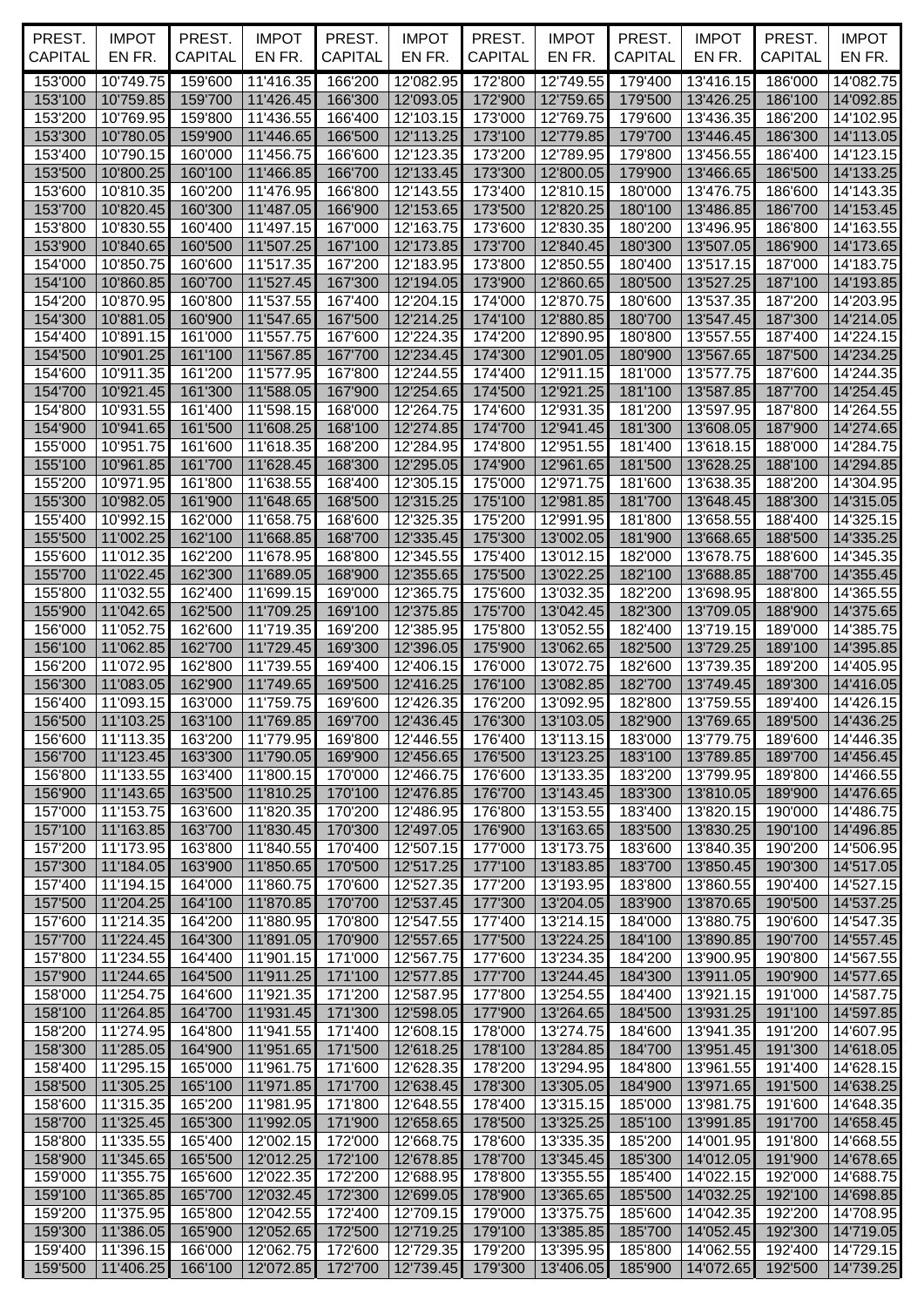| PREST.<br><b>CAPITAL</b> | <b>IMPOT</b>              | PREST.             | <b>IMPOT</b>           | PREST.             | <b>IMPOT</b>           | PREST.             | <b>IMPOT</b>                | PREST.             | <b>IMPOT</b>              | PREST.             | <b>IMPOT</b>           |
|--------------------------|---------------------------|--------------------|------------------------|--------------------|------------------------|--------------------|-----------------------------|--------------------|---------------------------|--------------------|------------------------|
|                          | EN FR.                    | <b>CAPITAL</b>     | EN FR.                 | CAPITAL            | EN FR.                 | <b>CAPITAL</b>     | EN FR.                      | <b>CAPITAL</b>     | EN FR.                    | <b>CAPITAL</b>     | EN FR.                 |
| 192'600                  | 14'749.35                 | 199'200            | 15'415.95              | 205'800            | 16'082.55              | 212'400            | 16'749.15                   | 219'000            | 17'415.75                 | 225'600            | 18'082.35              |
| 192'700<br>192'800       | 14'759.45<br>14'769.55    | 199'300<br>199'400 | 15'426.05<br>15'436.15 | 205'900<br>206'000 | 16'092.65<br>16'102.75 | 212'500<br>212'600 | 16'759.25<br>16'769.35      | 219'100<br>219'200 | 17'425.85<br>17'435.95    | 225'700<br>225'800 | 18'092.45<br>18'102.55 |
| 192'900                  | 14'779.65                 | 199'500            | 15'446.25              | 206'100            | 16'112.85              | 212'700            | 16'779.45                   | 219'300            | 17'446.05                 | 225'900            | 18'112.65              |
| 193'000                  | 14'789.75                 | 199'600            | 15'456.35              | 206'200            | 16'122.95              | 212'800            | 16'789.55                   | 219'400            | 17'456.15                 | 226'000            | 18'122.75              |
| 193'100                  | 14'799.85                 | 199'700            | 15'466.45              | 206'300            | 16'133.05              | 212'900            | 16'799.65                   | 219'500            | 17'466.25                 | 226'100            | 18'132.85              |
| 193'200                  | 14'809.95                 | 199'800            | 15'476.55              | 206'400            | 16'143.15              | 213'000            | 16'809.75                   | 219'600            | 17'476.35                 | 226'200            | 18'142.95              |
| 193'300                  | 14'820.05                 | 199'900            | 15'486.65              | 206'500            | 16'153.25              | 213'100            | 16'819.85                   | 219'700            | 17'486.45                 | 226'300            | 18'153.05              |
| 193'400                  | 14'830.15                 | 200'000            | 15'496.75              | 206'600            | 16'163.35              | 213'200            | 16'829.95                   | 219'800            | 17'496.55                 | 226'400            | 18'163.15              |
| 193'500                  | 14'840.25                 | 200'100            | 15'506.85              | 206'700            | 16'173.45              | 213'300            | 16'840.05                   | 219'900            | 17'506.65                 | 226'500            | 18'173.25              |
| 193'600                  | 14'850.35                 | 200'200            | 15'516.95              | 206'800            | 16'183.55              | 213'400            | 16'850.15                   | 220'000            | 17'516.75                 | 226'600            | 18'183.35              |
| 193'700                  | 14'860.45                 | 200'300            | 15'527.05              | 206'900            | 16'193.65              | 213'500            | 16'860.25                   | 220'100            | 17'526.85                 | 226'700            | 18'193.45              |
| 193'800<br>193'900       | 14'870.55<br>14'880.65    | 200'400<br>200'500 | 15'537.15<br>15'547.25 | 207'000<br>207'100 | 16'203.75<br>16'213.85 | 213'600<br>213'700 | 16'870.35<br>16'880.45      | 220'200<br>220'300 | 17'536.95<br>17'547.05    | 226'800<br>226'900 | 18'203.55<br>18'213.65 |
| 194'000                  | 14'890.75                 | 200'600            | 15'557.35              | 207'200            | 16'223.95              | 213'800            | 16'890.55                   | 220'400            | 17'557.15                 | 227'000            | 18'223.75              |
| 194'100                  | 14'900.85                 | 200'700            | 15'567.45              | 207'300            | 16'234.05              | 213'900            | 16'900.65                   | 220'500            | 17'567.25                 | 227'100            | 18'233.85              |
| 194'200                  | 14'910.95                 | 200'800            | 15'577.55              | 207'400            | 16'244.15              | 214'000            | 16'910.75                   | 220'600            | 17'577.35                 | 227'200            | 18'243.95              |
| 194'300                  | 14'921.05                 | 200'900            | 15'587.65              | 207'500            | 16'254.25              | 214'100            | 16'920.85                   | 220'700            | 17'587.45                 | 227'300            | 18'254.05              |
| 194'400                  | 14'931.15                 | 201'000            | 15'597.75              | 207'600            | 16'264.35              | 214'200            | 16'930.95                   | 220'800            | 17'597.55                 | 227'400            | 18'264.15              |
| 194'500                  | 14'941.25                 | 201'100            | 15'607.85              | 207'700            | 16'274.45              | 214'300            | 16'941.05                   | 220'900            | 17'607.65                 | 227'500            | 18'274.25              |
| 194'600                  | 14'951.35                 | 201'200            | 15'617.95              | 207'800            | 16'284.55              | 214'400            | 16'951.15                   | 221'000            | 17'617.75                 | 227'600            | 18'284.35              |
| 194'700                  | 14'961.45                 | 201'300            | 15'628.05              | 207'900            | 16'294.65              | 214'500            | 16'961.25                   | 221'100            | 17'627.85                 | 227'700            | 18'294.45              |
| 194'800<br>194'900       | 14'971.55<br>14'981.65    | 201'400<br>201'500 | 15'638.15<br>15'648.25 | 208'000<br>208'100 | 16'304.75<br>16'314.85 | 214'600<br>214'700 | 16'971.35<br>16'981.45      | 221'200<br>221'300 | 17'637.95<br>17'648.05    | 227'800<br>227'900 | 18'304.55<br>18'314.65 |
| 195'000                  | 14'991.75                 | 201'600            | 15'658.35              | 208'200            | 16'324.95              | 214'800            | 16'991.55                   | 221'400            | 17'658.15                 | 228'000            | 18'324.75              |
| 195'100                  | 15'001.85                 | 201'700            | 15'668.45              | 208'300            | 16'335.05              | 214'900            | 17'001.65                   | 221'500            | 17'668.25                 | 228'100            | 18'334.85              |
| 195'200                  | 15'011.95                 | 201'800            | 15'678.55              | 208'400            | 16'345.15              | 215'000            | 17'011.75                   | 221'600            | 17'678.35                 | 228'200            | 18'344.95              |
| 195'300                  | 15'022.05                 | 201'900            | 15'688.65              | 208'500            | 16'355.25              | 215'100            | 17'021.85                   | 221'700            | 17'688.45                 | 228'300            | 18'355.05              |
| 195'400                  | 15'032.15                 | 202'000            | 15'698.75              | 208'600            | 16'365.35              | 215'200            | 17'031.95                   | 221'800            | 17'698.55                 | 228'400            | 18'365.15              |
| 195'500                  | 15'042.25                 | 202'100            | 15'708.85              | 208'700            | 16'375.45              | 215'300            | 17'042.05                   | 221'900            | 17'708.65                 | 228'500            | 18'375.25              |
| 195'600                  | 15'052.35                 | 202'200            | 15'718.95              | 208'800            | 16'385.55              | 215'400            | 17'052.15                   | 222'000            | 17'718.75                 | 228'600            | 18'385.35              |
| 195'700                  | 15'062.45                 | 202'300            | 15'729.05              | 208'900            | 16'395.65              | 215'500            | 17'062.25                   | 222'100            | 17'728.85                 | 228'700            | 18'395.45              |
| 195'800                  | 15'072.55<br>15'082.65    | 202'400            | 15'739.15<br>15'749.25 | 209'000            | 16'405.75              | 215'600            | 17'072.35<br>17'082.45      | 222'200            | 17'738.95                 | 228'800            | 18'405.55              |
| 195'900<br>196'000       | 15'092.75                 | 202'500<br>202'600 | 15'759.35              | 209'100<br>209'200 | 16'415.85<br>16'425.95 | 215'700<br>215'800 | 17'092.55                   | 222'300<br>222'400 | 17'749.05<br>17'759.15    | 228'900<br>229'000 | 18'415.65<br>18'425.75 |
|                          | 196'100 15'102.85 202'700 |                    | 15'769.45              | 209'300            |                        |                    | 16'436.05 215'900 17'102.65 |                    | 222'500 17'769.25 229'100 |                    | 18'435.85              |
| 196'200                  | 15'112.95                 | 202'800            | 15'779.55              | 209'400            | 16'446.15              | 216'000            | 17'112.75                   | 222'600            | 17'779.35                 | 229'200            | 18'445.95              |
| 196'300                  | 15'123.05                 | 202'900            | 15'789.65              | 209'500            | 16'456.25              | 216'100            | 17'122.85                   | 222'700            | 17'789.45                 | 229'300            | 18'456.05              |
| 196'400                  | 15'133.15                 | 203'000            | 15'799.75              | 209'600            | 16'466.35              | 216'200            | 17'132.95                   | 222'800            | 17'799.55                 | 229'400            | 18'466.15              |
| 196'500                  | 15'143.25                 | 203'100            | 15'809.85              | 209'700            | 16'476.45              | 216'300            | 17'143.05                   | 222'900            | 17'809.65                 | 229'500            | 18'476.25              |
| 196'600                  | 15'153.35                 | 203'200            | 15'819.95              | 209'800            | 16'486.55              | 216'400            | 17'153.15                   | 223'000            | 17'819.75                 | 229'600            | 18'486.35              |
| 196'700                  | 15'163.45                 | 203'300            | 15'830.05              | 209'900            | 16'496.65              | 216'500            | 17'163.25                   | 223'100            | 17'829.85                 | 229'700            | 18'496.45              |
| 196'800<br>196'900       | 15'173.55<br>15'183.65    | 203'400<br>203'500 | 15'840.15<br>15'850.25 | 210'000<br>210'100 | 16'506.75<br>16'516.85 | 216'600<br>216'700 | 17'173.35<br>17'183.45      | 223'200<br>223'300 | 17'839.95<br>17'850.05    | 229'800<br>229'900 | 18'506.55<br>18'516.65 |
| 197'000                  | 15'193.75                 | 203'600            | 15'860.35              | 210'200            | 16'526.95              | 216'800            | 17'193.55                   | 223'400            | 17'860.15                 | 230'000            | 18'526.75              |
| 197'100                  | 15'203.85                 | 203'700            | 15'870.45              | 210'300            | 16'537.05              | 216'900            | 17'203.65                   | 223'500            | 17'870.25                 | 230'100            | 18'536.85              |
| 197'200                  | 15'213.95                 | 203'800            | 15'880.55              | 210'400            | 16'547.15              | 217'000            | 17'213.75                   | 223'600            | 17'880.35                 | 230'200            | 18'546.95              |
| 197'300                  | 15'224.05                 | 203'900            | 15'890.65              | 210'500            | 16'557.25              | 217'100            | 17'223.85                   | 223'700            | 17'890.45                 | 230'300            | 18'557.05              |
| 197'400                  | 15'234.15                 | 204'000            | 15'900.75              | 210'600            | 16'567.35              | 217'200            | 17'233.95                   | 223'800            | 17'900.55                 | 230'400            | 18'567.15              |
| 197'500                  | 15'244.25                 | 204'100            | 15'910.85              | 210'700            | 16'577.45              | 217'300            | 17'244.05                   | 223'900            | 17'910.65                 | 230'500            | 18'577.25              |
| 197'600                  | 15'254.35                 | 204'200            | 15'920.95              | 210'800            | 16'587.55              | 217'400            | 17'254.15                   | 224'000            | 17'920.75                 | 230'600            | 18'587.35              |
| 197'700<br>197'800       | 15'264.45<br>15'274.55    | 204'300<br>204'400 | 15'931.05<br>15'941.15 | 210'900<br>211'000 | 16'597.65<br>16'607.75 | 217'500<br>217'600 | 17'264.25<br>17'274.35      | 224'100<br>224'200 | 17'930.85<br>17'940.95    | 230'700<br>230'800 | 18'597.45<br>18'607.55 |
| 197'900                  | 15'284.65                 | 204'500            | 15'951.25              | 211'100            | 16'617.85              | 217'700            | 17'284.45                   | 224'300            | 17'951.05                 | 230'900            | 18'617.65              |
| 198'000                  | 15'294.75                 | 204'600            | 15'961.35              | 211'200            | 16'627.95              | 217'800            | 17'294.55                   | 224'400            | 17'961.15                 | 231'000            | 18'627.75              |
| 198'100                  | 15'304.85                 | 204'700            | 15'971.45              | 211'300            | 16'638.05              | 217'900            | 17'304.65                   | 224'500            | 17'971.25                 | 231'100            | 18'637.85              |
| 198'200                  | 15'314.95                 | 204'800            | 15'981.55              | 211'400            | 16'648.15              | 218'000            | 17'314.75                   | 224'600            | 17'981.35                 | 231'200            | 18'647.95              |
| 198'300                  | 15'325.05                 | 204'900            | 15'991.65              | 211'500            | 16'658.25              | 218'100            | 17'324.85                   | 224'700            | 17'991.45                 | 231'300            | 18'658.05              |
| 198'400                  | 15'335.15                 | 205'000            | 16'001.75              | 211'600            | 16'668.35              | 218'200            | 17'334.95                   | 224'800            | 18'001.55                 | 231'400            | 18'668.15              |
| 198'500                  | 15'345.25                 | 205'100            | 16'011.85              | 211'700            | 16'678.45              | 218'300            | 17'345.05                   | 224'900            | 18'011.65                 | 231'500            | 18'678.25              |
| 198'600                  | 15'355.35                 | 205'200            | 16'021.95              | 211'800            | 16'688.55              | 218'400            | 17'355.15                   | 225'000            | 18'021.75                 | 231'600            | 18'688.35              |
| 198'700<br>198'800       | 15'365.45<br>15'375.55    | 205'300<br>205'400 | 16'032.05<br>16'042.15 | 211'900<br>212'000 | 16'698.65<br>16'708.75 | 218'500<br>218'600 | 17'365.25<br>17'375.35      | 225'100<br>225'200 | 18'031.85<br>18'041.95    | 231'700<br>231'800 | 18'698.45<br>18'708.55 |
| 198'900                  | 15'385.65                 | 205'500            | 16'052.25              | 212'100            | 16'718.85              | 218'700            | 17'385.45                   | 225'300            | 18'052.05                 | 231'900            | 18'718.65              |
| 199'000                  | 15'395.75                 | 205'600            | 16'062.35              | 212'200            | 16'728.95              | 218'800            | 17'395.55                   | 225'400            | 18'062.15                 | 232'000            | 18'728.75              |
| 199'100                  | 15'405.85                 | 205'700            | 16'072.45              | 212'300            | 16'739.05              | 218'900            | 17'405.65                   | 225'500            | 18'072.25                 | 232'100            | 18'738.85              |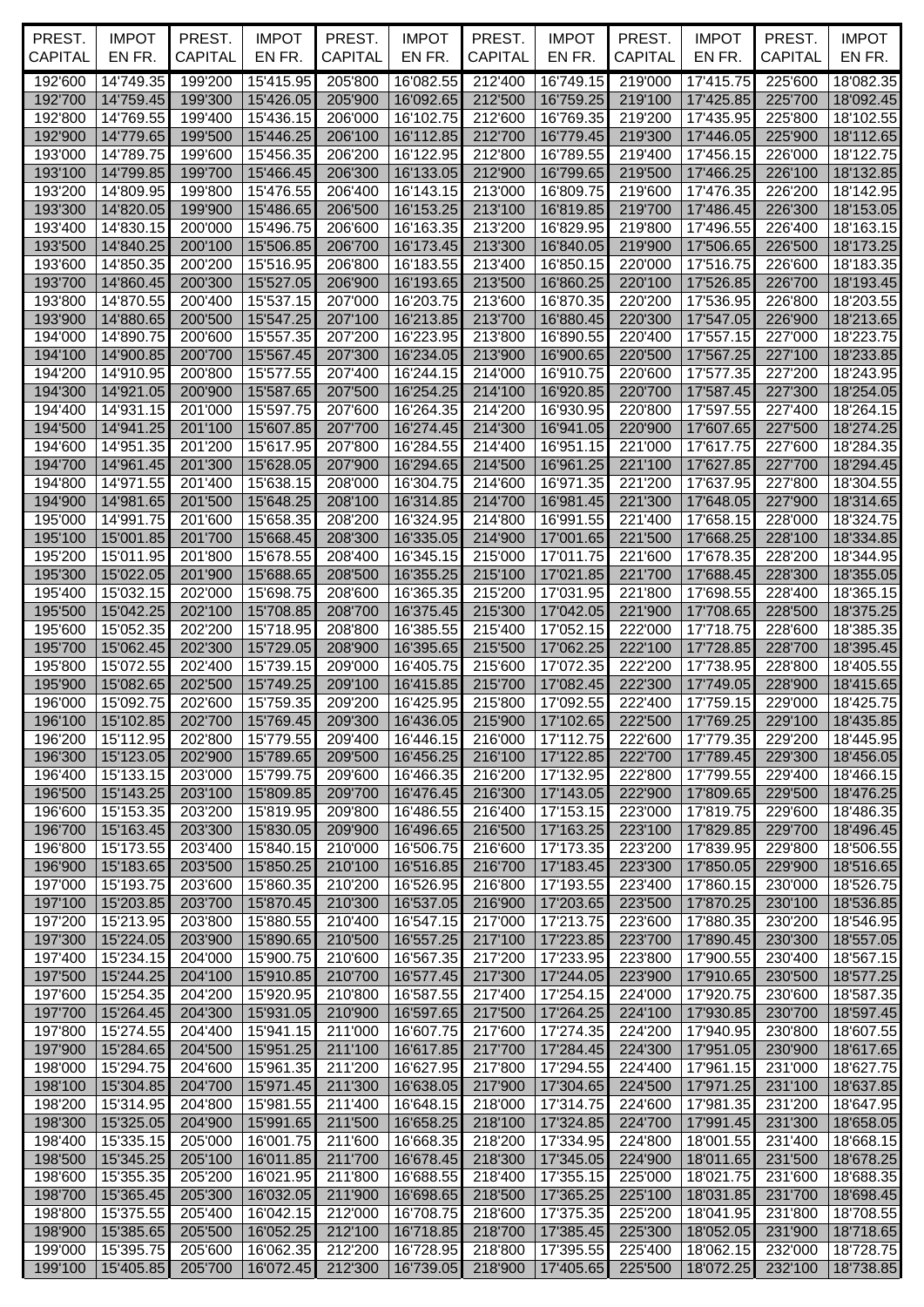| PREST.<br><b>CAPITAL</b> | <b>IMPOT</b><br>EN FR.         | PREST.<br>CAPITAL  | <b>IMPOT</b><br>EN FR.         | PREST.<br><b>CAPITAL</b> | <b>IMPOT</b><br>EN FR.         | PREST.<br>CAPITAL  | <b>IMPOT</b><br>EN FR.  | PREST.<br><b>CAPITAL</b> | <b>IMPOT</b><br>EN FR.         | PREST.<br><b>CAPITAL</b> | <b>IMPOT</b><br>EN FR. |
|--------------------------|--------------------------------|--------------------|--------------------------------|--------------------------|--------------------------------|--------------------|-------------------------|--------------------------|--------------------------------|--------------------------|------------------------|
| 232'200                  | 18'748.95                      | 238'800            | 19'415.55                      | 245'400                  | 20'082.15                      | 252'000            | 20'748.75               | 258'600                  | 21'415.35                      | 265'200                  | 22'081.95              |
| 232'300                  | 18'759.05                      | 238'900            | 19'425.65                      | 245'500                  | 20'092.25                      | 252'100            | 20'758.85               | 258'700                  | 21'425.45                      | 265'300                  | 22'092.05              |
| 232'400                  | 18'769.15                      | 239'000            | 19'435.75                      | 245'600                  | 20'102.35                      | 252'200            | 20'768.95               | 258'800                  | 21'435.55                      | 265'400                  | 22'102.15              |
| 232'500                  | 18'779.25                      | 239'100            | 19'445.85                      | 245'700                  | 20'112.45                      | 252'300            | 20'779.05               | 258'900                  | 21'445.65                      | 265'500                  | 22'112.25              |
| 232'600                  | 18'789.35                      | 239'200            | 19'455.95                      | 245'800                  | 20'122.55                      | 252'400            | 20'789.15               | 259'000                  | 21'455.75                      | 265'600                  | 22'122.35              |
| 232'700<br>232'800       | 18'799.45<br>18'809.55         | 239'300<br>239'400 | 19'466.05<br>19'476.15         | 245'900<br>246'000       | 20'132.65<br>20'142.75         | 252'500<br>252'600 | 20'799.25<br>20'809.35  | 259'100<br>259'200       | 21'465.85<br>21'475.95         | 265'700<br>265'800       | 22'132.45<br>22'142.55 |
| 232'900                  | 18'819.65                      | 239'500            | 19'486.25                      | 246'100                  | 20'152.85                      | 252'700            | 20'819.45               | 259'300                  | 21'486.05                      | 265'900                  | 22'152.65              |
| 233'000                  | 18'829.75                      | 239'600            | 19'496.35                      | 246'200                  | 20'162.95                      | 252'800            | 20'829.55               | 259'400                  | 21'496.15                      | 266'000                  | 22'162.75              |
| 233'100                  | 18'839.85                      | 239'700            | 19'506.45                      | 246'300                  | 20'173.05                      | 252'900            | 20'839.65               | 259'500                  | 21'506.25                      | 266'100                  | 22'172.85              |
| 233'200                  | 18'849.95                      | 239'800            | 19'516.55                      | 246'400                  | 20'183.15                      | 253'000            | 20'849.75               | 259'600                  | 21'516.35                      | 266'200                  | 22'182.95              |
| 233'300                  | 18'860.05                      | 239'900            | 19'526.65                      | 246'500                  | 20'193.25                      | 253'100            | 20'859.85               | 259'700                  | 21'526.45                      | 266'300                  | 22'193.05              |
| 233'400                  | 18'870.15                      | 240'000            | 19'536.75                      | 246'600                  | 20'203.35                      | 253'200            | 20'869.95               | 259'800                  | 21'536.55                      | 266'400                  | 22'203.15              |
| 233'500                  | 18'880.25                      | 240'100            | 19'546.85                      | 246'700                  | 20'213.45                      | 253'300            | 20'880.05               | 259'900                  | 21'546.65                      | 266'500                  | 22'213.25              |
| 233'600                  | 18'890.35                      | 240'200            | 19'556.95                      | 246'800                  | 20'223.55                      | 253'400            | 20'890.15               | 260'000                  | 21'556.75                      | 266'600                  | 22'223.35              |
| 233'700<br>233'800       | 18'900.45<br>18'910.55         | 240'300<br>240'400 | 19'567.05<br>19'577.15         | 246'900<br>247'000       | 20'233.65<br>20'243.75         | 253'500<br>253'600 | 20'900.25<br>20'910.35  | 260'100<br>260'200       | 21'566.85<br>21'576.95         | 266'700<br>266'800       | 22'233.45<br>22'243.55 |
| 233'900                  | 18'920.65                      | 240'500            | 19'587.25                      | 247'100                  | 20'253.85                      | 253'700            | 20'920.45               | 260'300                  | 21'587.05                      | 266'900                  | 22'253.65              |
| 234'000                  | 18'930.75                      | 240'600            | 19'597.35                      | 247'200                  | 20'263.95                      | 253'800            | 20'930.55               | 260'400                  | 21'597.15                      | 267'000                  | 22'263.75              |
| 234'100                  | 18'940.85                      | 240'700            | 19'607.45                      | 247'300                  | 20'274.05                      | 253'900            | 20'940.65               | 260'500                  | 21'607.25                      | 267'100                  | 22'273.85              |
| 234'200                  | 18'950.95                      | 240'800            | 19'617.55                      | 247'400                  | 20'284.15                      | 254'000            | 20'950.75               | 260'600                  | 21'617.35                      | 267'200                  | 22'283.95              |
| 234'300                  | 18'961.05                      | 240'900            | 19'627.65                      | 247'500                  | 20'294.25                      | 254'100            | 20'960.85               | 260'700                  | 21'627.45                      | 267'300                  | 22'294.05              |
| 234'400                  | 18'971.15                      | 241'000            | 19'637.75                      | 247'600                  | 20'304.35                      | 254'200            | 20'970.95               | 260'800                  | 21'637.55                      | 267'400                  | 22'304.15              |
| 234'500                  | 18'981.25                      | 241'100            | 19'647.85                      | 247'700                  | 20'314.45                      | 254'300            | 20'981.05               | 260'900                  | 21'647.65                      | 267'500                  | 22'314.25              |
| 234'600                  | 18'991.35                      | 241'200            | 19'657.95                      | 247'800                  | 20'324.55                      | 254'400            | 20'991.15               | 261'000                  | 21'657.75                      | 267'600                  | 22'324.35              |
| 234'700<br>234'800       | 19'001.45<br>19'011.55         | 241'300<br>241'400 | 19'668.05<br>19'678.15         | 247'900<br>248'000       | 20'334.65<br>20'344.75         | 254'500<br>254'600 | 21'001.25<br>21'011.35  | 261'100<br>261'200       | 21'667.85<br>21'677.95         | 267'700<br>267'800       | 22'334.45<br>22'344.55 |
| 234'900                  | 19'021.65                      | 241'500            | 19'688.25                      | 248'100                  | 20'354.85                      | 254'700            | 21'021.45               | 261'300                  | 21'688.05                      | 267'900                  | 22'354.65              |
| 235'000                  | 19'031.75                      | 241'600            | 19'698.35                      | 248'200                  | 20'364.95                      | 254'800            | 21'031.55               | 261'400                  | 21'698.15                      | 268'000                  | 22'364.75              |
| 235'100                  | 19'041.85                      | 241'700            | 19'708.45                      | 248'300                  | 20'375.05                      | 254'900            | 21'041.65               | 261'500                  | 21'708.25                      | 268'100                  | 22'374.85              |
| 235'200                  | 19'051.95                      | 241'800            | 19'718.55                      | 248'400                  | 20'385.15                      | 255'000            | 21'051.75               | 261'600                  | 21'718.35                      | 268'200                  | 22'384.95              |
| 235'300                  | 19'062.05                      | 241'900            | 19'728.65                      | 248'500                  | 20'395.25                      | 255'100            | 21'061.85               | 261'700                  | 21'728.45                      | 268'300                  | 22'395.05              |
| 235'400                  | 19'072.15                      | 242'000            | 19'738.75                      | 248'600                  | 20'405.35                      | 255'200            | 21'071.95               | 261'800                  | 21'738.55                      | 268'400                  | 22'405.15              |
| 235'500                  | 19'082.25                      | 242'100            | 19'748.85                      | 248'700                  | 20'415.45                      | 255'300            | 21'082.05               | 261'900                  | 21'748.65                      | 268'500                  | 22'415.25              |
| 235'600                  | 19'092.35<br>235'700 19'102.45 | 242'200            | 19'758.95                      | 248'800<br>248'900       | 20'425.55                      | 255'400            | 21'092.15<br> 21'102.25 | 262'000                  | 21'758.75<br>262'100 21'768.85 | 268'600                  | 22'425.35<br>22'435.45 |
| 235'800                  | 19'112.55                      | 242'400            | 242'300 19'769.05<br>19'779.15 | 249'000                  | 20'435.65 255'500<br>20'445.75 | 255'600            | 21'112.35               | 262'200                  | 21'778.95                      | 268'700<br>268'800       | 22'445.55              |
| 235'900                  | 19'122.65                      | 242'500            | 19'789.25                      | 249'100                  | 20'455.85                      | 255'700            | 21'122.45               | 262'300                  | 21'789.05                      | 268'900                  | 22'455.65              |
| 236'000                  | 19'132.75                      | 242'600            | 19'799.35                      | 249'200                  | 20'465.95                      | 255'800            | 21'132.55               | 262'400                  | 21'799.15                      | 269'000                  | 22'465.75              |
| 236'100                  | 19'142.85                      | 242'700            | 19'809.45                      | 249'300                  | 20'476.05                      | 255'900            | 21'142.65               | 262'500                  | 21'809.25                      | 269'100                  | 22'475.85              |
| 236'200                  | 19'152.95                      | 242'800            | 19'819.55                      | 249'400                  | 20'486.15                      | 256'000            | 21'152.75               | 262'600                  | 21'819.35                      | 269'200                  | 22'485.95              |
| 236'300                  | 19'163.05                      | 242'900            | 19'829.65                      | 249'500                  | 20'496.25                      | 256'100            | 21'162.85               | 262'700                  | 21'829.45                      | 269'300                  | 22'496.05              |
| 236'400                  | 19'173.15                      | 243'000            | 19'839.75                      | 249'600                  | 20'506.35                      | 256'200            | 21'172.95               | 262'800                  | 21'839.55                      | 269'400                  | 22'506.15              |
| 236'500                  | 19'183.25                      | 243'100            | 19'849.85                      | 249'700                  | 20'516.45                      | 256'300            | 21'183.05               | 262'900                  | 21'849.65                      | 269'500                  | 22'516.25              |
| 236'600<br>236'700       | 19'193.35<br>19'203.45         | 243'200<br>243'300 | 19'859.95<br>19'870.05         | 249'800<br>249'900       | 20'526.55<br>20'536.65         | 256'400<br>256'500 | 21'193.15<br>21'203.25  | 263'000<br>263'100       | 21'859.75<br>21'869.85         | 269'600<br>269'700       | 22'526.35<br>22'536.45 |
| 236'800                  | 19'213.55                      | 243'400            | 19'880.15                      | 250'000                  | 20'546.75                      | 256'600            | 21'213.35               | 263'200                  | 21'879.95                      | 269'800                  | 22'546.55              |
| 236'900                  | 19'223.65                      | 243'500            | 19'890.25                      | 250'100                  | 20'556.85                      | 256'700            | 21'223.45               | 263'300                  | 21'890.05                      | 269'900                  | 22'556.65              |
| 237'000                  | 19'233.75                      | 243'600            | 19'900.35                      | 250'200                  | 20'566.95                      | 256'800            | 21'233.55               | 263'400                  | 21'900.15                      | 270'000                  | 22'566.75              |
| 237'100                  | 19'243.85                      | 243'700            | 19'910.45                      | 250'300                  | 20'577.05                      | 256'900            | 21'243.65               | 263'500                  | 21'910.25                      | 270'100                  | 22'576.85              |
| 237'200                  | 19'253.95                      | 243'800            | 19'920.55                      | 250'400                  | 20'587.15                      | 257'000            | 21'253.75               | 263'600                  | 21'920.35                      | 270'200                  | 22'586.95              |
| 237'300                  | 19'264.05                      | 243'900            | 19'930.65                      | 250'500                  | 20'597.25                      | 257'100            | 21'263.85               | 263'700                  | 21'930.45                      | 270'300                  | 22'597.05              |
| 237'400                  | 19'274.15<br>19'284.25         | 244'000<br>244'100 | 19'940.75                      | 250'600<br>250'700       | 20'607.35                      | 257'200            | 21'273.95<br>21'284.05  | 263'800<br>263'900       | 21'940.55                      | 270'400<br>270'500       | 22'607.15              |
| 237'500<br>237'600       | 19'294.35                      | 244'200            | 19'950.85<br>19'960.95         | 250'800                  | 20'617.45<br>20'627.55         | 257'300<br>257'400 | 21'294.15               | 264'000                  | 21'950.65<br>21'960.75         | 270'600                  | 22'617.25<br>22'627.35 |
| 237'700                  | 19'304.45                      | 244'300            | 19'971.05                      | 250'900                  | 20'637.65                      | 257'500            | 21'304.25               | 264'100                  | 21'970.85                      | 270'700                  | 22'637.45              |
| 237'800                  | 19'314.55                      | 244'400            | 19'981.15                      | 251'000                  | 20'647.75                      | 257'600            | 21'314.35               | 264'200                  | 21'980.95                      | 270'800                  | 22'647.55              |
| 237'900                  | 19'324.65                      | 244'500            | 19'991.25                      | 251'100                  | 20'657.85                      | 257'700            | 21'324.45               | 264'300                  | 21'991.05                      | 270'900                  | 22'657.65              |
| 238'000                  | 19'334.75                      | 244'600            | 20'001.35                      | 251'200                  | 20'667.95                      | 257'800            | 21'334.55               | 264'400                  | 22'001.15                      | 271'000                  | 22'667.75              |
| 238'100                  | 19'344.85                      | 244'700            | 20'011.45                      | 251'300                  | 20'678.05                      | 257'900            | 21'344.65               | 264'500                  | 22'011.25                      | 271'100                  | 22'677.85              |
| 238'200                  | 19'354.95                      | 244'800            | 20'021.55                      | 251'400                  | 20'688.15                      | 258'000            | 21'354.75               | 264'600                  | 22'021.35                      | 271'200                  | 22'687.95              |
| 238'300                  | 19'365.05                      | 244'900            | 20'031.65                      | 251'500                  | 20'698.25                      | 258'100            | 21'364.85               | 264'700                  | 22'031.45                      | 271'300                  | 22'698.05              |
| 238'400                  | 19'375.15                      | 245'000            | 20'041.75                      | 251'600                  | 20'708.35                      | 258'200            | 21'374.95               | 264'800                  | 22'041.55<br>22'051.65         | 271'400<br>271'500       | 22'708.15<br>22'718.25 |
| 238'500<br>238'600       | 19'385.25<br>19'395.35         | 245'100<br>245'200 | 20'051.85<br>20'061.95         | 251'700<br>251'800       | 20'718.45<br>20'728.55         | 258'300<br>258'400 | 21'385.05<br>21'395.15  | 264'900<br>265'000       | 22'061.75                      | 271'600                  | 22'728.35              |
| 238'700                  | 19'405.45                      | 245'300            | 20'072.05                      | 251'900                  | 20'738.65                      | 258'500            | 21'405.25               | 265'100                  | 22'071.85                      | 271'700                  | 22'738.45              |